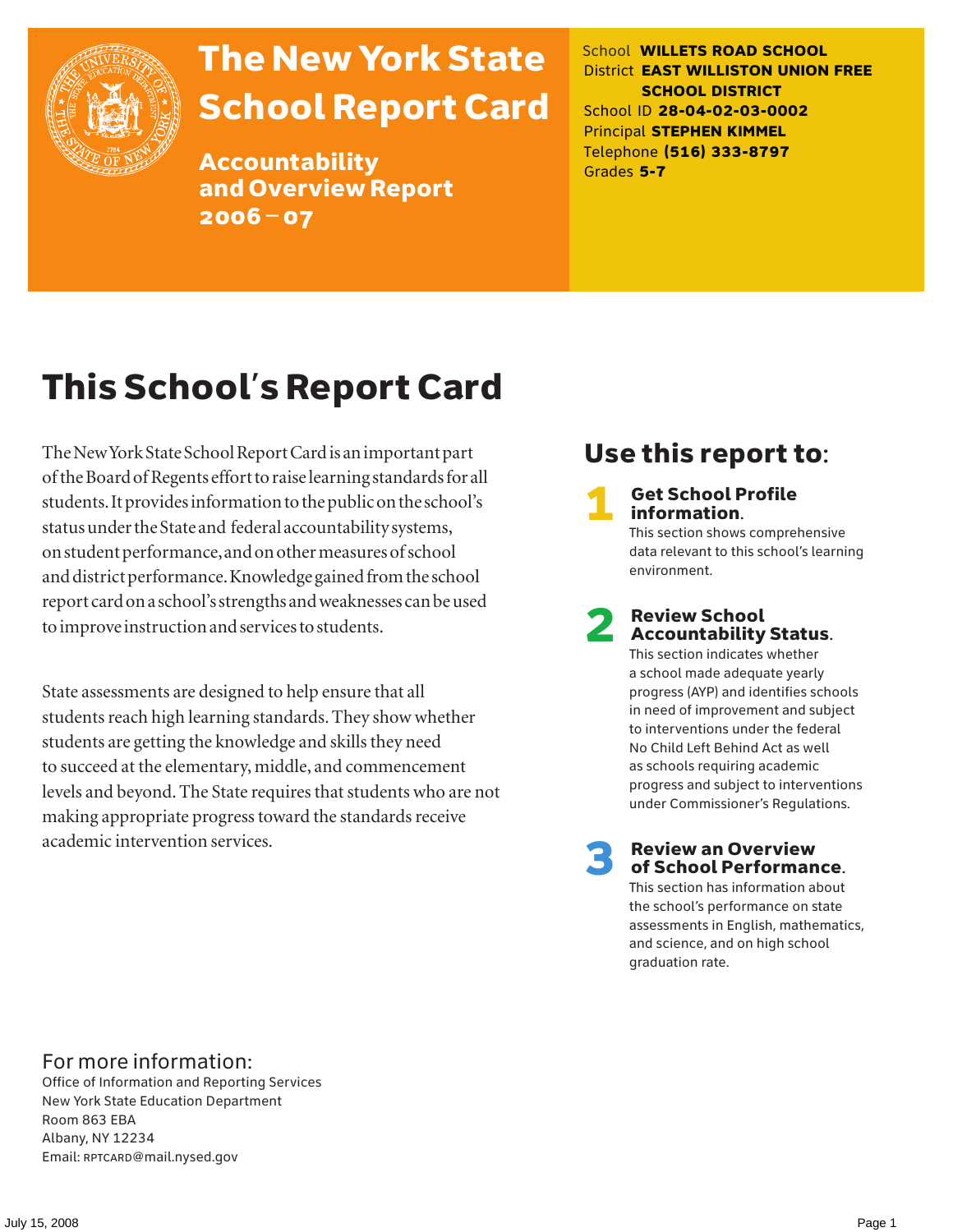School **WILLETS ROAD SCHOOL** District **EAST WILLISTON UNION FREE SCHOOL** School ID **28-04-02-03-0002 DISTRICT**

## School Profile

This section shows comprehensive data relevant to this school's learning environment, including information about enrollment, average class size, and teacher qualifications.

### Enrollment

|                            | $2004 - 05$ | $2005 - 06$ | 2006-07 |
|----------------------------|-------------|-------------|---------|
| Pre-K                      | 0           | 0           | 0       |
| Kindergarten               | 0           | 0           | 0       |
| Grade 1                    | 0           | 0           | 0       |
| Grade 2                    | 0           | 0           | 0       |
| Grade 3                    | 0           | 0           | 0       |
| Grade 4                    | 0           | 0           | 0       |
| Grade 5                    | 162         | 145         | 165     |
| Grade 6                    | 149         | 163         | 150     |
| <b>Ungraded Elementary</b> | 0           | 0           | 0       |
| Grade 7                    | 130         | 154         | 163     |
| Grade 8                    | 0           | 0           | 0       |
| Grade 9                    | 0           | 0           | 0       |
| Grade 10                   | 0           | 0           | 0       |
| Grade 11                   | 0           | 0           | 0       |
| Grade 12                   | 0           | 0           | 0       |
| <b>Ungraded Secondary</b>  | 0           | 0           | 0       |
| Total K-12                 | 441         | 462         | 478     |

### Enrollment Information

*Enrollment* counts are as of Basic Educational Data System (BEDS) day, which is typically the first Wednesday of October of the school year. Students who attend BOCES programs on a part-time basis are included in a school's enrollment. Students who attend BOCES on a full-time basis or who are placed full time by the district in an out-of-district placement are not included in a school's enrollment. Students classified by schools as "pre-first" are included in first grade counts.

### Average Class Size

|                       | $2004 - 05$ | $2005 - 06$ | $2006 - 07$ |
|-----------------------|-------------|-------------|-------------|
| <b>Common Branch</b>  |             |             | 23          |
| Grade 8               |             |             |             |
| English               |             |             |             |
| <b>Mathematics</b>    |             |             |             |
| Science               |             |             |             |
| <b>Social Studies</b> |             |             |             |
| Grade 10              |             |             |             |
| English               |             |             |             |
| <b>Mathematics</b>    |             |             |             |
| Science               |             |             |             |
| <b>Social Studies</b> |             |             |             |

### Average Class Size Information

*Average Class Size* is the total registration in specified classes divided by the number of those classes with registration. *Common Branch* refers to self-contained classes in Grades 1–6.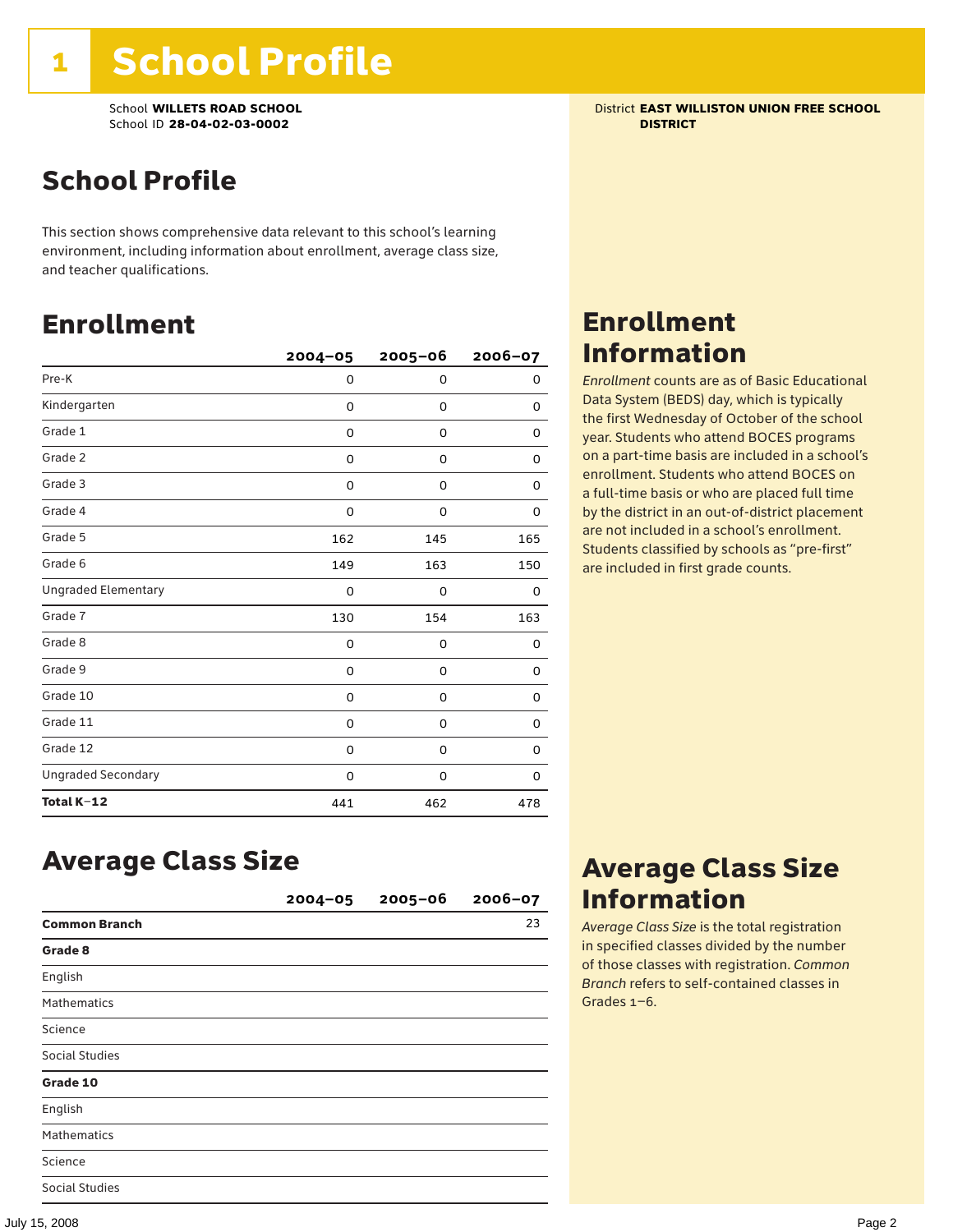### Demographic Factors

|                                                    | $2004 - 05$ |     |     | 2005–06 |     | 2006-07 |  |
|----------------------------------------------------|-------------|-----|-----|---------|-----|---------|--|
|                                                    | #           | %   | #   | %       | #   | %       |  |
| Eligible for Free Lunch                            | 2           | 0%  | 12  | 3%      | 1   | 0%      |  |
| Reduced-Price Lunch                                | 1           | 0%  | 1   | 0%      | 0   | 0%      |  |
| Student Stability*                                 |             | 92% |     | 96%     |     | 96%     |  |
| Limited English Proficient                         | 0           | 0%  | 0   | 0%      | 8   | 2%      |  |
| <b>Racial/Ethnic Origin</b>                        |             |     |     |         |     |         |  |
| American Indian or Alaska Native                   | 0           | 0%  | 0   | 0%      | 0   | 0%      |  |
| <b>Black or African American</b>                   | 1           | 0%  | 0   | 0%      | 0   | 0%      |  |
| Hispanic or Latino                                 | 10          | 2%  | 0   | 0%      | 9   | 2%      |  |
| Asian or Native<br>Hawaiian/Other Pacific Islander | 69          | 16% | 35  | 8%      | 76  | 16%     |  |
| White                                              | 361         | 82% | 427 | 92%     | 393 | 82%     |  |
| Multiracial**                                      | N/A         | N/A | N/A | N/A     | 0   | 0%      |  |

\* Not available at the district level.

\*\* Multiracial enrollment data were not collected statewide in the 2004-05 and 2005-06 school years.

### Attendance and Suspensions

|                            |   | $2003 - 04$ |   | $2004 - 05$   | $2005 - 06$ |               |
|----------------------------|---|-------------|---|---------------|-------------|---------------|
|                            | # | %           | # | $\frac{0}{0}$ | #           | $\frac{0}{0}$ |
| Annual Attendance Rate     |   | 98%         |   | 98%           |             | 96%           |
| <b>Student Suspensions</b> | O | 0%          |   | በ%            |             | 0%            |

School **WILLETS ROAD SCHOOL** District **EAST WILLISTON UNION FREE SCHOOL**

### Demographic Factors Information

*Eligible for Free Lunch* and *Reduced*-*Price Lunch* percentages are determined by dividing the number of approved lunch applicants by the Basic Educational Data System (BEDS) enrollment in full-day Kindergarten through Grade 12. *Eligible for Free Lunch* and *Limited English Proficient* counts are used to determine *Similar Schools* groupings within a *Need*/*Resource Capacity* category. *Student Stability* is the percentage of students in the highest grade in a school who were also enrolled in that school at any time during the previous school year. (For example, if School A, which serves Grades 6–8, has 100 students enrolled in Grade 8 this year, and 92 of those 100 students were also enrolled in School A last year, the stability rate for the school is 92 percent.)

### Attendance and Suspensions Information

*Annual Attendance Rate* is determined by dividing the school's total actual attendance by the total possible attendance for a school year. A school's actual attendance is the sum of the number of students in attendance on each day the school was open during the school year. Possible attendance is the sum of the number of enrolled students who should have been in attendance on each day the school was open during the school year. *Student Suspension* rate is determined by dividing the number of students who were suspended from school (not including in-school suspensions) for one full day or longer anytime during the school year by the Basic Educational Data System (BEDS) day enrollments for that school year. A student is counted only once, regardless of whether the student was suspended one or more times during the school year.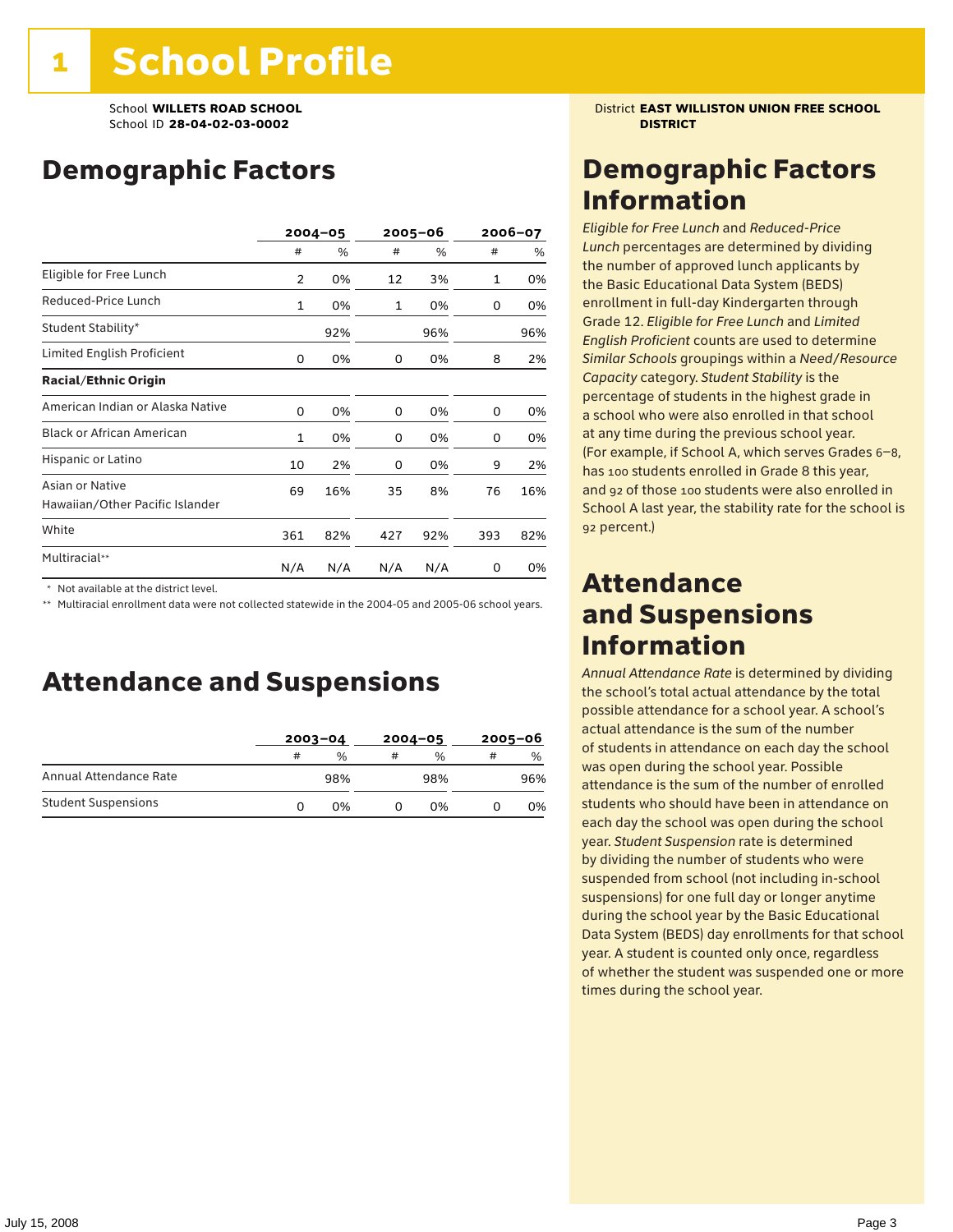### Teacher Qualifications

|                                                                 | $2004 - 05$ | $2005 - 06$ | $2006 - 07$ |
|-----------------------------------------------------------------|-------------|-------------|-------------|
| <b>Total Number of Teachers</b>                                 | 41          | 41          | 41          |
| Percent with No Valid<br><b>Teaching Certificate</b>            | 0%          | 2%          | 0%          |
| Percent Teaching Out<br>of Certification                        | 5%          | 2%          | 2%          |
| Percent with Fewer Than<br>Three Years of Experience            | 5%          | 2%          | 0%          |
| Percentage with Master's Degree<br>Plus 30 Hours or Doctorate   | 56%         | 59%         | 61%         |
| Total Number of Core Classes $^\star$                           | N/A         | 155         | 162         |
| Percent Not Taught by<br><b>Highly Qualified Teachers</b>       | N/A         | 0%          | 2%          |
| <b>Total Number of Classes</b>                                  | 201         | 198         | 200         |
| Percent Taught by Teachers Without<br>Appropriate Certification | 2%          | 4%          | 3%          |

\* Data for 2004–05 were not weighted, so are not shown.

### Teacher Turnover Rate

|                                                                       | $2003 - 04$ | $2004 - 05$ | 2005-06 |
|-----------------------------------------------------------------------|-------------|-------------|---------|
| Turnover Rate of Teachers with Fewer<br>than Five Years of Experience | 0%          | በ%          | 40%     |
| Turnover Rate of All Teachers                                         | 3%          | 8%          | 13%     |

### Staff Counts

|                                       | $2004 - 05$ | $2005 - 06$ | $2006 - 07$ |
|---------------------------------------|-------------|-------------|-------------|
| <b>Total Other Professional Staff</b> | 19          | 19          |             |
| Total Paraprofessionals*              | N/A         | N/A         | N/A         |
| <b>Assistant Principals</b>           | 0           |             |             |
| Principals                            |             |             |             |

\* Not available at the school level.

School **WILLETS ROAD SCHOOL** District **EAST WILLISTON UNION FREE SCHOOL**

### Teacher Qualifications Information

The *Percent Teaching Out of Certification* is the percent doing so more than on an incidental basis; that is, the percent teaching for more than five periods per week outside certification.

*Core Classes* are primarily K-6 common branch, English, mathematics, science, social studies, art, music, and foreign languages. The number of K-6 common branch core classes is multiplied by five so that these core class counts are weighted the same as counts for middle- and secondary-level teachers who report five classes per day. To be *Highly Qualified*, a teacher must have at least a Bachelor's degree, be certified to teach in the subject area, and show subject matter competency.

### Teacher Turnover Rate Information

*Teacher Turnover Rate* for a specified school year is the number of teachers in that school year that were not teaching in the following school year divided by the number of teachers in the specified school year, expressed as a percentage.

### Staff Counts Information

*Other Professionals* includes administrators, guidance counselors, school nurses, psychologists, and other professionals who devote more than half of their time to non-teaching duties. Teachers who are shared between buildings within a district are reported on the district report only.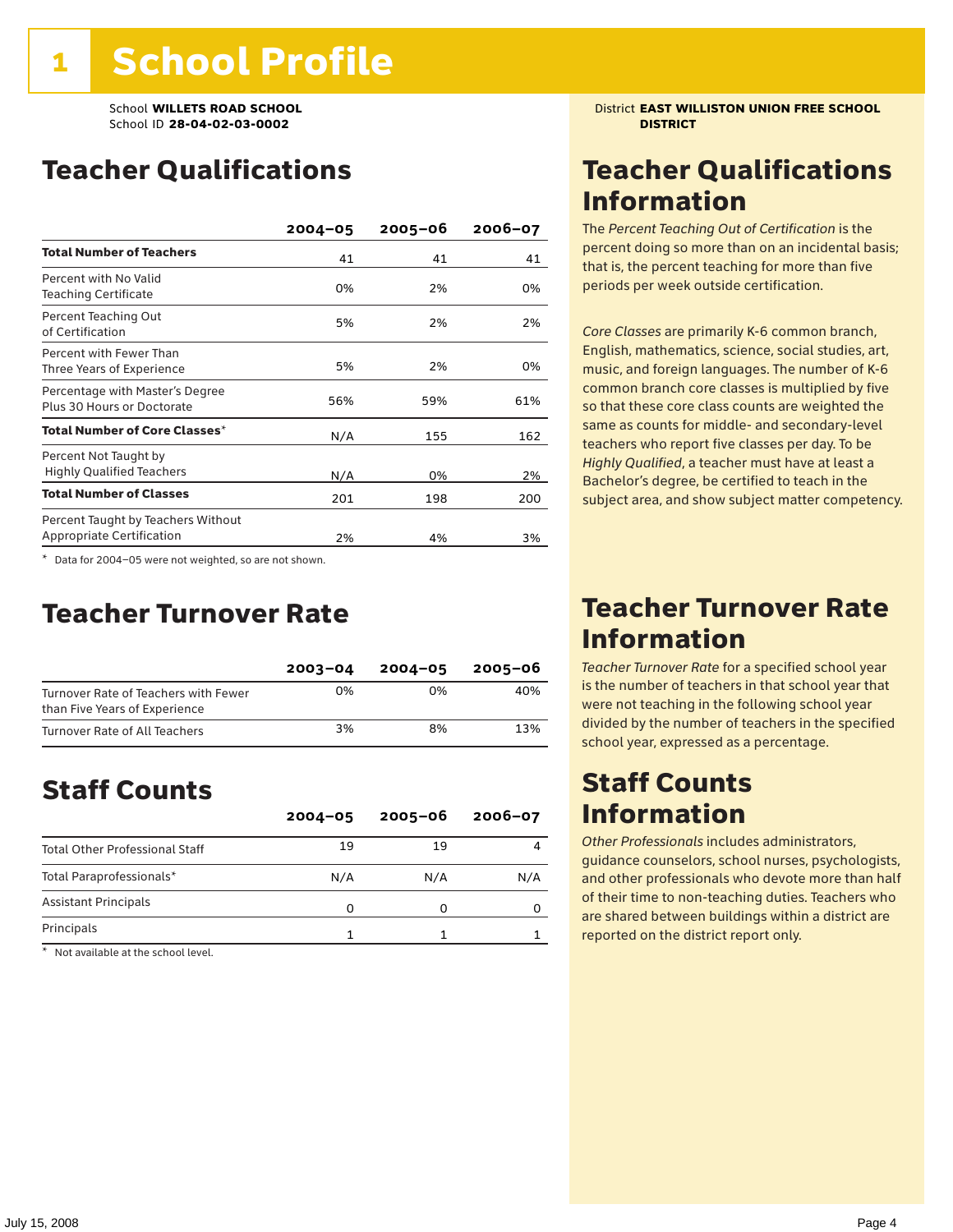### Understanding How Accountability Works in New York State

The federal No Child Left Behind (NCLB) Act requires that states develop and report on measures of student proficiency in 1) English language arts (ELA), in 2) mathematics, and on 3) a third indicator. In New York State in 2006–07, the third indicator is science at the elementary/middle level and graduation rate at the secondary level. Schools or districts that meet predefined goals on these measures are making Adequate Yearly Progress (AYP).



For more information about accountability in New York State, visit: www.emsc.nysed.gov/irts/accountability/home.shtml

### 1 English Language Arts (ELA)

To make AYP in ELA, every accountability group must make AYP. For a group to make AYP, it must meet the participation *and* the performance criteria.

#### A Participation Criterion

At the elementary/middle level, 95 percent of Grades 3–8 students enrolled during the test administration period in each group with 40 or more students must be tested on the New York State Testing Program (NYSTP) in ELA or, if appropriate, the New York State English as a Second Language Achievement Test (NYSESLAT), or the New York State Alternate Assessment (NYSAA) in ELA. At the secondary level, 95 percent of seniors in 2006–07 in each accountability group with 40 or more students must have taken an English examination that meets the students' graduation requirement.

#### B Performance Criterion

At the elementary/middle level, the Performance Index (PI) of each group with 30 or more continuously enrolled tested students must equal or exceed its Effective Annual Measurable Objective (AMO) or the group must make Safe Harbor. (NYSESLAT is used only for participation.) At the secondary level, the PI of each group in the 2003 cohort with 30 or more members must equal or exceed its Effective AMO or the group must make Safe Harbor. To make Safe Harbor, the PI of the group must equal or exceed its Safe Harbor Target and the group must qualify for Safe Harbor using the third indicator, science or graduation rate.

### 2 Mathematics

The same criteria for making AYP in ELA apply to mathematics. At the elementary/middle level, the measures used to determine AYP are the NYSTP and the NYSAA in mathematics. At the secondary level, the measures are mathematics examinations that meet the students' graduation requirement.

### 3 Third Indicator

In addition to English language arts and mathematics, the school must also make AYP in a third area of achievement. This means meeting the criteria in science at the elementary/middle level and the criteria in graduation rate at the secondary level.

Elementary/Middle-Level Science: To make AYP, the All Students group must meet the participation criterion *and* the performance criterion.

#### A Participation Criterion

Eighty percent of students in Grades 4 and/or 8 enrolled during the test administration period in the All Students group, if it has 40 or more students, must be tested on an accountability measure. In Grade 4, the measures are the Grade 4 elementary-level science test and the Grade 4 NYSAA in science. In Grade 8 science, the measures are the Grade 8 middle-level science test, Regents science examinations, and the Grade 8 NYSAA in science.

#### B Performance Criterion

The PI of the All Students group must equal or exceed the State Science Standard (100) or the Science Progress Target.

Qualifying for Safe Harbor in Elementary/Middle-Level ELA and Math: To qualify, the PI must equal or exceed the State Science Standard or the Science Progress Target in elementary/middle-level science for that group.

Secondary-Level Graduation Rate: For a school to make AYP in graduation rate, the percent of students in the 2002 graduation-rate cohort in the All Students group earning a high school diploma by August 31, 2006 must equal or exceed the Graduation-Rate Standard (55%) or the Graduation-Rate Progress Target.

Qualifying for Safe Harbor in Secondary-Level ELA and Math: To qualify, the percent of the 2002 graduation-rate cohort earning a local diploma by August 31, 2006 must equal or exceed the Graduation-Rate Standard (55%) or the Graduation-Rate Progress Target for that group.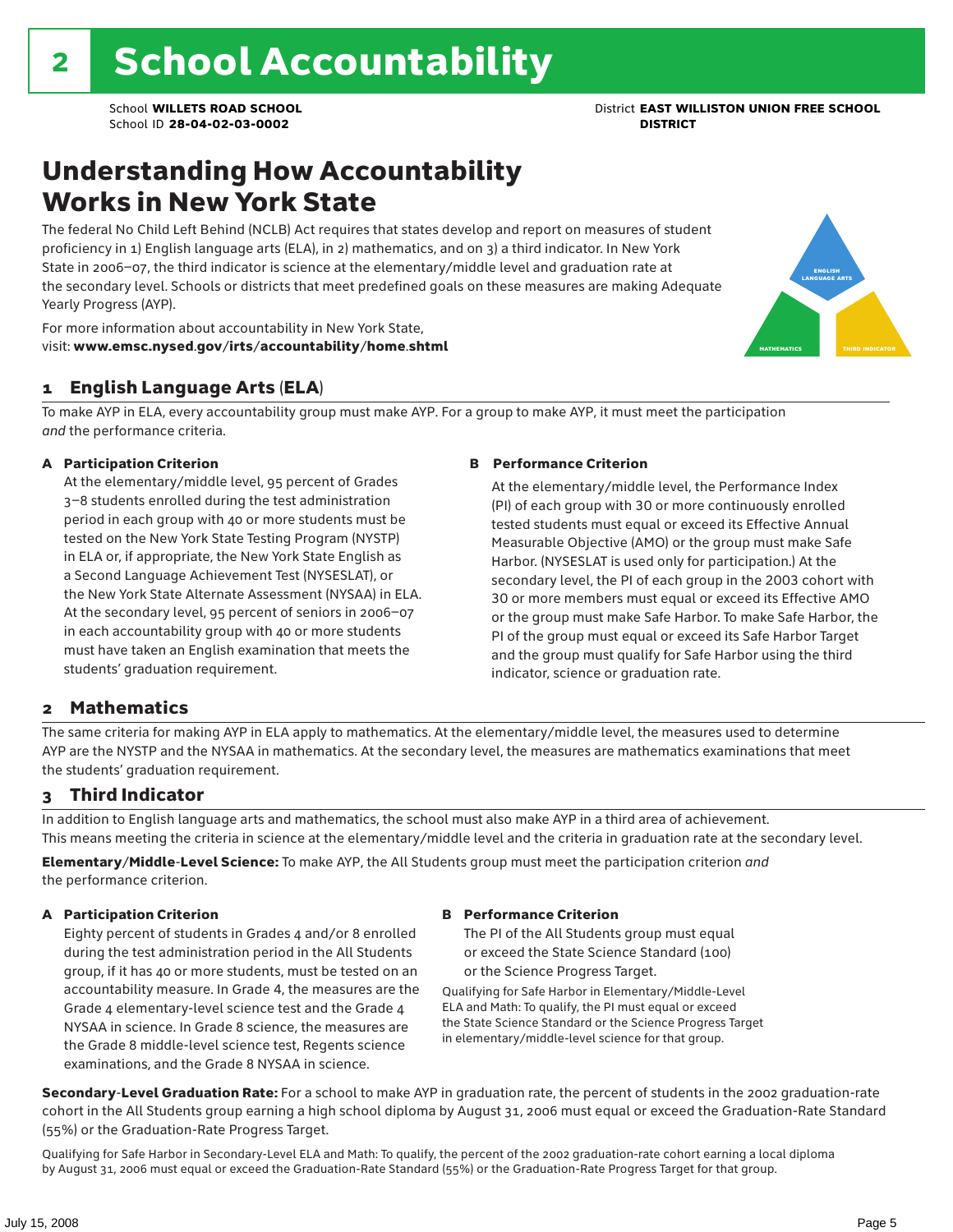# Useful Terms for Understanding Accountability

#### Accountability Cohort for English and Mathematics

The 2003 school accountability cohort consists of all students who first entered Grade 9 anywhere in the 2003–04 school year, and all ungraded students with disabilities who reached their seventeenth birthday in the 2003–04 school year, who were enrolled on October 4, 2006 and did not transfer to a diploma granting program. Students who earned a high school equivalency diploma or were enrolled in an approved high school equivalency preparation program on June 30, 2007, are not included in the 2003 school accountability cohort. The 2003 district accountability cohort consists of all students in each school accountability cohort plus students who transferred within the district after BEDS day plus students who were placed outside the district by the Committee on Special Education or district administrators and who met the other requirements for cohort membership. Cohort is defined in Section 100.2 (p) (16) of the Commissioner's Regulations.

#### Adequate Yearly Progress (AYP)

Adequate Yearly Progress (AYP) indicates satisfactory progress by a district or a school toward the goal of proficiency for all students.

#### Annual Measurable Objective (AMO)

The Annual Measurable Objective (AMO) is the Performance Index (PI) value that signifies that an accountability group is making satisfactory progress toward the goal that 100 percent of students will be proficient in the State's learning standards for English language arts and mathematics by 2013–14. The AMOs for each grade level will be increased as specified in CR100.2(p)(14) and will reach 200 in 2013–14. (See Effective AMO for further information.)

#### Continuously Enrolled Students

At the elementary/middle level, continuously enrolled students are those enrolled in the school or district on BEDS day (usually the first Wednesday in October) of the school year until the test administration period. At the secondary level, all students who meet the criteria for inclusion in the accountability cohort are considered to be continuously enrolled.

#### Effective Annual Measurable Objective (Effective AMO)

The Effective Annual Measurable Objective (Effective AMO) is the Performance Index (PI) value that each accountability group within a school or district is expected to achieve to make Adequate Yearly Progress (AYP). The Effective AMO is the lowest PI that an accountability group of a given size can achieve in a subject for the group's PI not to be considered significantly different from the AMO for that subject. If an accountability group's PI equals or exceeds the Effective AMO, it is considered to have made AYP. A more complete definition of Effective AMO and a table showing the PI values that each group size must equal or exceed to make AYP are available at www.emsc.nysed.gov/irts.

#### Graduation-Rate Cohort

This term is defined on the graduation-rate accountability page.

#### Performance Index (PI)

A Performance Index is a value from 0 to 200 that is assigned to an accountability group, indicating how that group performed on a required State test (or approved alternative) in English language arts, mathematics, or science. Student scores on the tests are converted to four performance levels, from Level 1 to Level 4. (See performance level definitions on the Overview Summary page.) At the elementary/middle level, the PI is calculated using the following equation:

100 × [(Count of Continuously Enrolled Tested Students Performing at Levels 2, 3, and 4 + the Count at Levels 3 and 4) ÷ Count of All Continuously Enrolled Tested Students]

At the secondary level, the PI is calculated using the following equation:

100 × [(Count of Cohort Members Performing at

Levels 2, 3, and 4 + the Count at Levels 3 and 4)  $\div$  Count of All Cohort Members]

A list of tests used to measure student performance for accountability is available at www.emsc.nysed.gov/irts.

#### Progress Target

For accountability groups below the State Standard in science or graduation rate, the Progress Target is an alternate method for making Adequate Yearly Progress (AYP) or qualifying for Safe Harbor in English language arts and mathematics based on improvement over the previous year's performance.

#### Safe Harbor

Safe Harbor provides an alternate means to demonstrate Adequate Yearly Progress (AYP) for accountability groups that do not achieve their Effective Annual Measurable Objectives (AMOs) in English or mathematics.

#### Safe Harbor Targets

The 2006–07 safe harbor targets were calculated using the following equation:

2005–06 PI + (200 – the 2005–06 PI) × 0.10

#### Science Progress Target

The elementary/middle-level 2006–07 Science Progress Target is calculated by adding one point to the 2005–06 PI. The 2007–08 Science Progress Target is calculated by adding one point to the 2006–07 PI. The 2006–07 target is provided for groups whose PI was below the State Science Standard in 2006–07.

#### Science Standard

The criterion value that represents a minimally satisfactory performance in science. In 2006–07, the State Science Standard at the elementary/middle level is a Performance Index (PI) of 100. The Commissioner may raise the State Science Standard at his discretion in future years.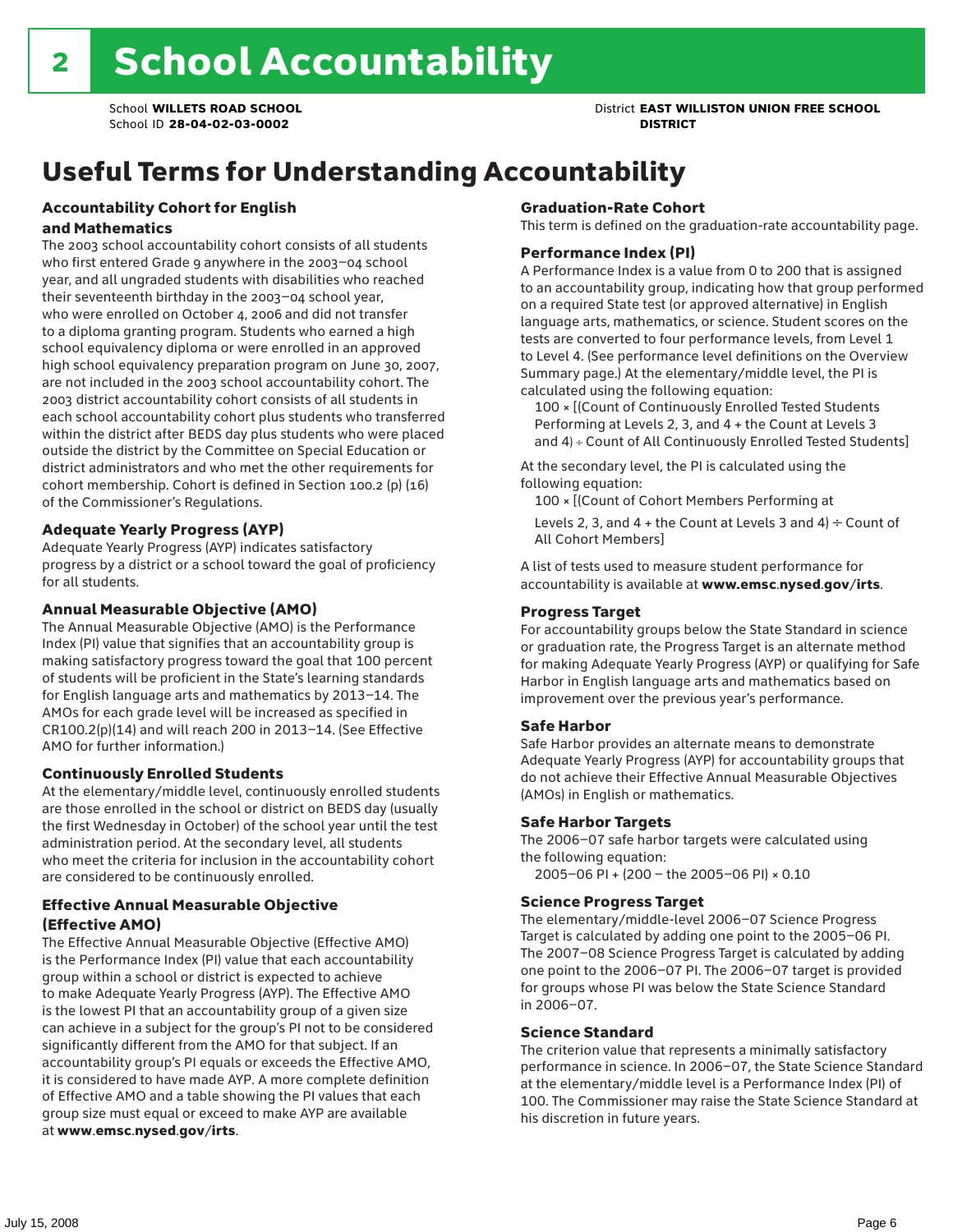School **WILLETS ROAD SCHOOL** District **EAST WILLISTON UNION FREE SCHOOL**

### Understanding Your School Accountability Status

The list below defines the school status categories applied to each accountability measure under New York State's accountability system, which is divided into a Federal Title I component and a State component. Accountability measures for schools at the elementary/middle level are English language arts (ELA), mathematics, and science; at the secondary level, they are ELA, mathematics, and graduation rate. A school may be assigned a different status for different accountability measures. The overall status of a school is the status assigned to the school for the accountability measure with the most advanced designation in the hierarchy. If the school receives Title I funds, it is the most advanced designation in the Title I hierarchy, unless the school is in good standing under Title I but identified as SRAP under the State hierarchy. A school that does not receive Title I funding in a school year does not have a federal status in that year; however, all schools (except charter schools) receive a state status even if they do not receive Title I funding. Schools in improvement status under Title I must provide school choice for their students; those in need of improvement in year 2 and beyond must also provide Supplemental Education Services to eligible students. Other consequences for schools not in good standing can be found at: www.emsc.nysed.gov/irts/school-accountability/about.shtml.

| <b>Federal Title I Status</b><br>(Applies to all New York State schools receiving Title I funds)                                                                                                                                                                                                             | <b>New York State Status</b><br>(Applies to all New York State public schools except charter schools) |                                                                                                                                                                                                                                                                                                                 |  |  |  |
|--------------------------------------------------------------------------------------------------------------------------------------------------------------------------------------------------------------------------------------------------------------------------------------------------------------|-------------------------------------------------------------------------------------------------------|-----------------------------------------------------------------------------------------------------------------------------------------------------------------------------------------------------------------------------------------------------------------------------------------------------------------|--|--|--|
| School in Good Standing<br>Restructuring, Restructuring, Requiring Academic Progress, or as a School Under Registration Review.                                                                                                                                                                              |                                                                                                       | A school is considered to be in good standing if it has not been identified as a School in Need of Improvement, in Corrective Action, Planning for                                                                                                                                                              |  |  |  |
| School in Need of Improvement (Year 1)<br>A school that has not made AYP on the same accountability<br>measure for two consecutive years while receiving Title I funds<br>is considered a School in Need of Improvement (Year 1) for the<br>following year.                                                  |                                                                                                       | <b>School Requiring Academic Progress (Year 1)</b><br>A school that has not made AYP on the same accountability<br>measure for two consecutive years is considered a School<br>Requiring Academic Progress (Year 1) for the following year.                                                                     |  |  |  |
| <b>School in Need of Improvement (Year 2)</b><br>A School in Need of Improvement (Year 1) that does not make<br>AYP on the accountability measure for which it was identified<br>is considered a School in Need of Improvement (Year 2) for the<br>following year, if it continues to receive Title I funds. |                                                                                                       | <b>School Requiring Academic Progress (Year 2)</b><br>A School Requiring Academic Progress (Year 1) that does not<br>make AYP on the accountability measure for which it was identified<br>is considered a School Requiring Academic Progress (Year 2) for<br>the following year.                               |  |  |  |
| <b>School in Corrective Action</b><br>A School in Need of Improvement (Year 2) that does not make<br>AYP on the accountability measure for which it was identified is<br>considered a School in Corrective Action for the following year,<br>if it continues to receive Title I funds.                       |                                                                                                       | <b>School Requiring Academic Progress (Year 3)</b><br>A School Requiring Academic Progress (Year 2) that does not<br>make AYP on the accountability measure for which it was identified<br>is considered a School Requiring Academic Progress (Year 3) for<br>the following year.                               |  |  |  |
| <b>School Planning for Restructuring</b><br>A School in Corrective Action that does not make AYP on the<br>accountability measure for which it was identified is considered<br>a School Planning for Restructuring for the following year, if it<br>continues to receive Title I funds.                      |                                                                                                       | <b>School Requiring Academic Progress (Year 4)</b><br>A School Requiring Academic Progress (Year 3) that does not<br>make AYP on the accountability measure for which it was identified<br>is considered a School Requiring Academic Progress (Year 4) for<br>the following year.                               |  |  |  |
| <b>School Restructuring (Year 1)</b><br>A School Planning for Restructuring that does not make<br>AYP on the accountability measure for which it was identified is<br>considered a School Restructuring (Year 1) for the following year,<br>if it continues to receive Title I funds.                        |                                                                                                       | <b>School Requiring Academic Progress (Year 5 and above)</b><br>A School Requiring Academic Progress (Year 4 and above) that does not<br>make AYP on the accountability measure for which it was identified is<br>considered a School Requiring Academic Progress (Year 5 and above) for<br>the following year. |  |  |  |
| School Restructuring (Year 2 and above)<br>A School Restructuring (Year 1 and above) that does not make<br>AYP on the accountability measure for which it was identified<br>is considered a School Restructuring (Year 2 and above) for the<br>following year, if it continues to receive Title I funds.     |                                                                                                       |                                                                                                                                                                                                                                                                                                                 |  |  |  |

Pending - A school's status is "Pending" if the school requires special evaluation procedures and they have not yet been completed.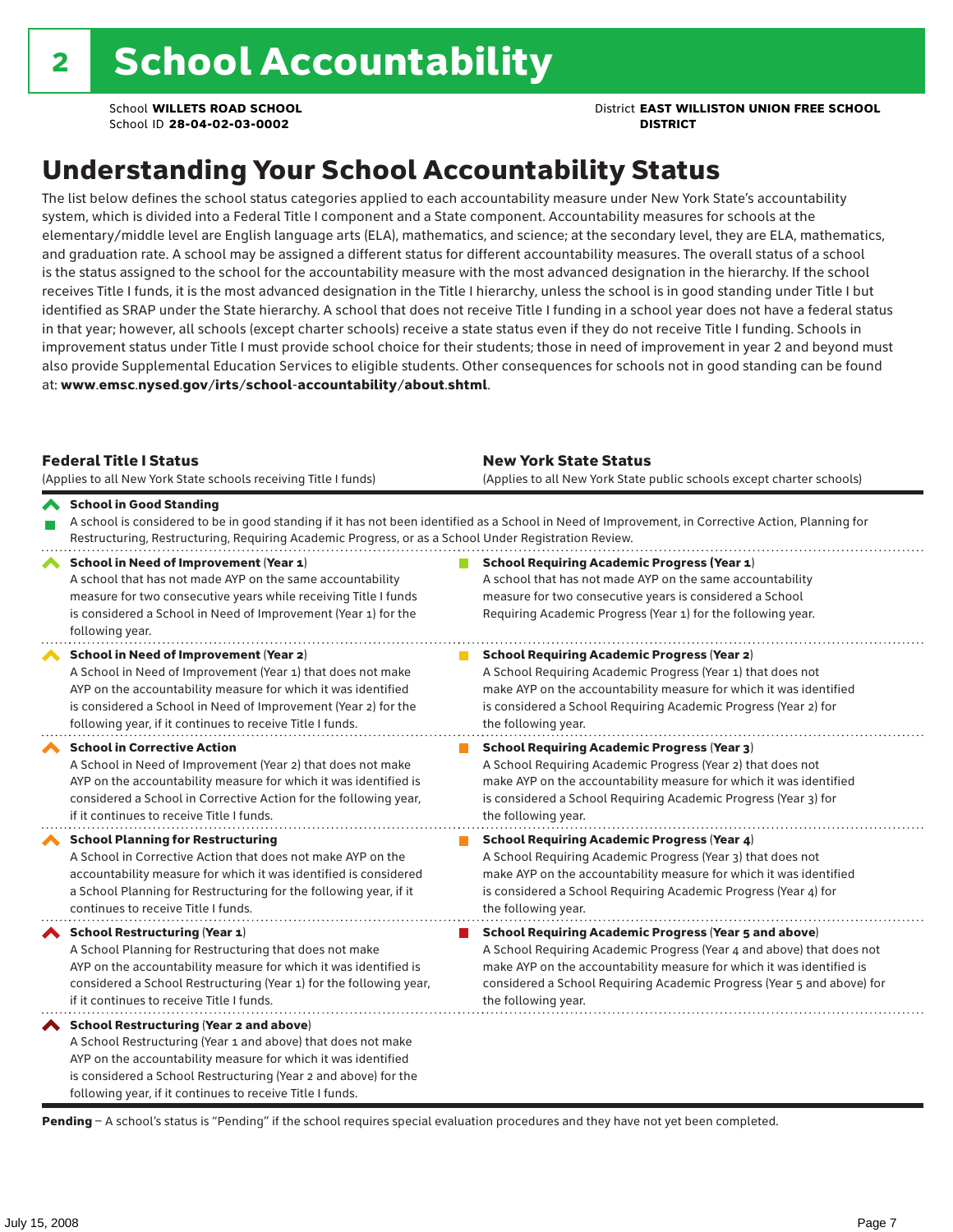# 2 School Accountability

School ID 28-04-02-03-0002

School **WILLETS ROAD SCHOOL**<br>School ID 28-04-02-03-0002<br>**DISTRICT** DISTRICT

### Summary

| <b>Overall Accountability</b> | <b>Good Standing</b>                                    |                                |             |                        |  |  |  |
|-------------------------------|---------------------------------------------------------|--------------------------------|-------------|------------------------|--|--|--|
| Status (2007-08)              |                                                         | <b>Elementary/Middle Level</b> |             | <b>Secondary Level</b> |  |  |  |
|                               | <b>ELA</b>                                              | Good Standing                  | ELA         |                        |  |  |  |
|                               | Math                                                    | Good Standing                  | Math        |                        |  |  |  |
|                               | Science                                                 |                                |             | <b>Graduation Rate</b> |  |  |  |
| <b>Title I Part A Funding</b> | <b>Years the School Received Title I Part A Funding</b> |                                |             |                        |  |  |  |
|                               | $2005 - 06$                                             |                                | $2006 - 07$ | $2007 - 08$            |  |  |  |
|                               |                                                         |                                | <b>YES</b>  | <b>YES</b>             |  |  |  |

#### On which accountability measures did this school make Adequate Yearly Progress (AYP) and which groups made AYP on each measure?

|                                                     | <b>Elementary/Middle Level</b> |               |         |               | <b>Secondary Level</b> |                        |  |  |
|-----------------------------------------------------|--------------------------------|---------------|---------|---------------|------------------------|------------------------|--|--|
|                                                     | English                        |               |         | English       |                        |                        |  |  |
| <b>Student Groups</b>                               | Language Arts                  | Mathematics   | Science | Language Arts | Mathematics            | <b>Graduation Rate</b> |  |  |
| <b>All Students</b>                                 | V                              | V             |         |               |                        |                        |  |  |
| <b>Ethnicity</b>                                    |                                |               |         |               |                        |                        |  |  |
| American Indian or Alaska Native                    |                                |               |         |               |                        |                        |  |  |
| <b>Black or African American</b>                    |                                |               |         |               |                        |                        |  |  |
| Hispanic or Latino                                  |                                |               |         |               |                        |                        |  |  |
| Asian or Native Hawaiian/Other Pacific<br>Islander  | V                              | V             |         |               |                        |                        |  |  |
| White                                               | v                              | V             |         |               |                        |                        |  |  |
| Multiracial                                         |                                |               |         |               |                        |                        |  |  |
| <b>Other Groups</b>                                 |                                |               |         |               |                        |                        |  |  |
| <b>Students with Disabilities</b>                   | V                              | V             |         |               |                        |                        |  |  |
| Limited English Proficient                          |                                |               |         |               |                        |                        |  |  |
| <b>Economically Disadvantaged</b>                   |                                |               |         |               |                        |                        |  |  |
| <b>Student groups making</b><br>AYP in each subject | $\vee$ 4 of 4                  | $\vee$ 4 of 4 |         |               |                        |                        |  |  |

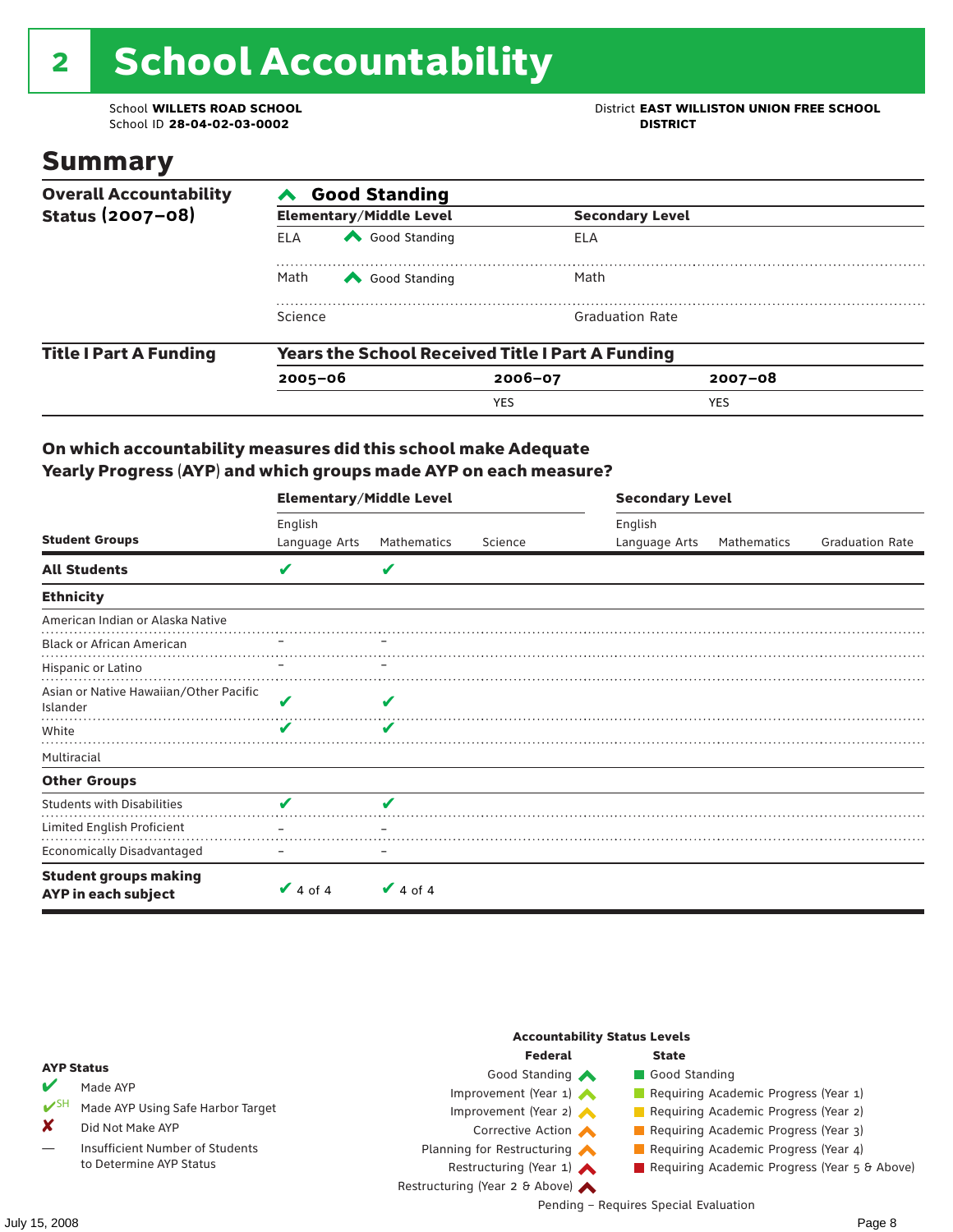### **Elementary/Middle-Level English Language Arts**

| <b>Accountability Status</b><br>for This Subject<br>$(2007 - 08)$ | $\overline{\phantom{a}}$ | Good Standing                                          |
|-------------------------------------------------------------------|--------------------------|--------------------------------------------------------|
| <b>Accountability Measures</b>                                    | 4 of 4                   | Student groups making AYP in English Language Arts     |
|                                                                   | v                        | Made AYP                                               |
| <b>Prospective Status</b>                                         |                          | This school will be in good standing in 2008-09. [101] |

### How did students in each accountability group perform on **elementary/middle-level English Language Arts accountability measures?**

|                                                            | Participation <sup>2</sup><br><b>AYP</b> |           |            | Test Performance <sup>3</sup> |             | <b>Performance Objectives</b> |                    |             |
|------------------------------------------------------------|------------------------------------------|-----------|------------|-------------------------------|-------------|-------------------------------|--------------------|-------------|
| <b>Student Group</b>                                       |                                          | Met       | Percentage | Met                           | Performance | Effective                     | Safe Harbor Target |             |
| (Total: Continuous Enrollment) <sup>1</sup>                | <b>Status</b>                            | Criterion | Tested     | Criterion                     | Index       | AMO                           | 2006-07            | $2007 - 08$ |
| All Students (474:474)                                     | V                                        | V         | 100%       | V                             | 187         | 117                           |                    |             |
| <b>Ethnicity</b>                                           |                                          |           |            |                               |             |                               |                    |             |
| American Indian or Alaska Native<br>(0:0)                  |                                          |           |            |                               |             |                               |                    |             |
| <b>Black or African American</b><br>(3:3)                  |                                          |           |            |                               |             |                               |                    |             |
| Hispanic or Latino (14:14)                                 |                                          |           |            |                               |             |                               |                    |             |
| Asian or Native Hawaiian/Other Pacific<br>Islander (36:36) | $\boldsymbol{\mathcal{U}}$               |           |            | V                             | 189         | 106                           |                    |             |
| White (421:421)                                            | ✔                                        | ✔         | 100%       | V                             | 188         | 117                           |                    |             |
| Multiracial (0:0)                                          |                                          |           |            |                               |             |                               |                    |             |
| <b>Other Groups</b>                                        |                                          |           |            |                               |             |                               |                    |             |
| Students with Disabilities <sup>4</sup><br>(50:50)         | ✔                                        | v         | 100%       | v                             | 144         | 109                           |                    |             |
| Limited English Proficient <sup>5</sup>                    |                                          |           |            |                               |             |                               |                    |             |
| (10:10)                                                    |                                          |           |            |                               |             |                               |                    |             |
| <b>Economically Disadvantaged</b><br>(7:7)                 |                                          |           |            |                               |             |                               |                    |             |
| <b>Final AYP Determination</b>                             | $\vee$ 4 of 4                            |           |            |                               |             |                               |                    |             |

#### **NOTES**

- $1$  These data show the count of students enrolled during the test administration period (used for Participation) followed by the count of continuously enrolled tested students (used for Performance). For accountability calculations,
- students who were excused from testing for medical reasons are not included in the enrollment count. <sup>2</sup> Groups with fewer than 40 students enrolled during the test administration period are not required to meet the participation criterion. If the participation rate of a group fell below 95 percent in 2006–07, the enrollment shown is the sum of 2005–06 and 2006–07 enrollments and the percent tested is the weighted average
- of the participation rates over those two years.<br><sup>3</sup> For schools with fewer than 30 continuously enrolled tested students in the All Students group in 2006–07, data for 2005–06 and 2006–07 were combined to determine counts and PIs. For schools with 30 or more continuously enrolled students in the All Students group in 2006–07, student groups with fewer than 30
- continuously enrolled tested students are not required to meet the performance criterion. <sup>4</sup> If the school failed to make AYP solely because of the performance of students with disabilities, met the 95% participation requirement for this group, and would meet or exceed the AMO for this subject if 34 points were added to the PI, then the school is considered to have made AYP for students with disabilities.
- $5$  If the count of LEP students is equal to or greater than 30, former LEP students are also included in the performance calculations.
- ‡ This student group did not make AYP in science; therefore, it did not qualify for Safe Harbor.

AYP Status

- Made AYP Using Safe Harbor Target X Did Not Make AYP
- Insufficient Number of Students to Determine AYP Status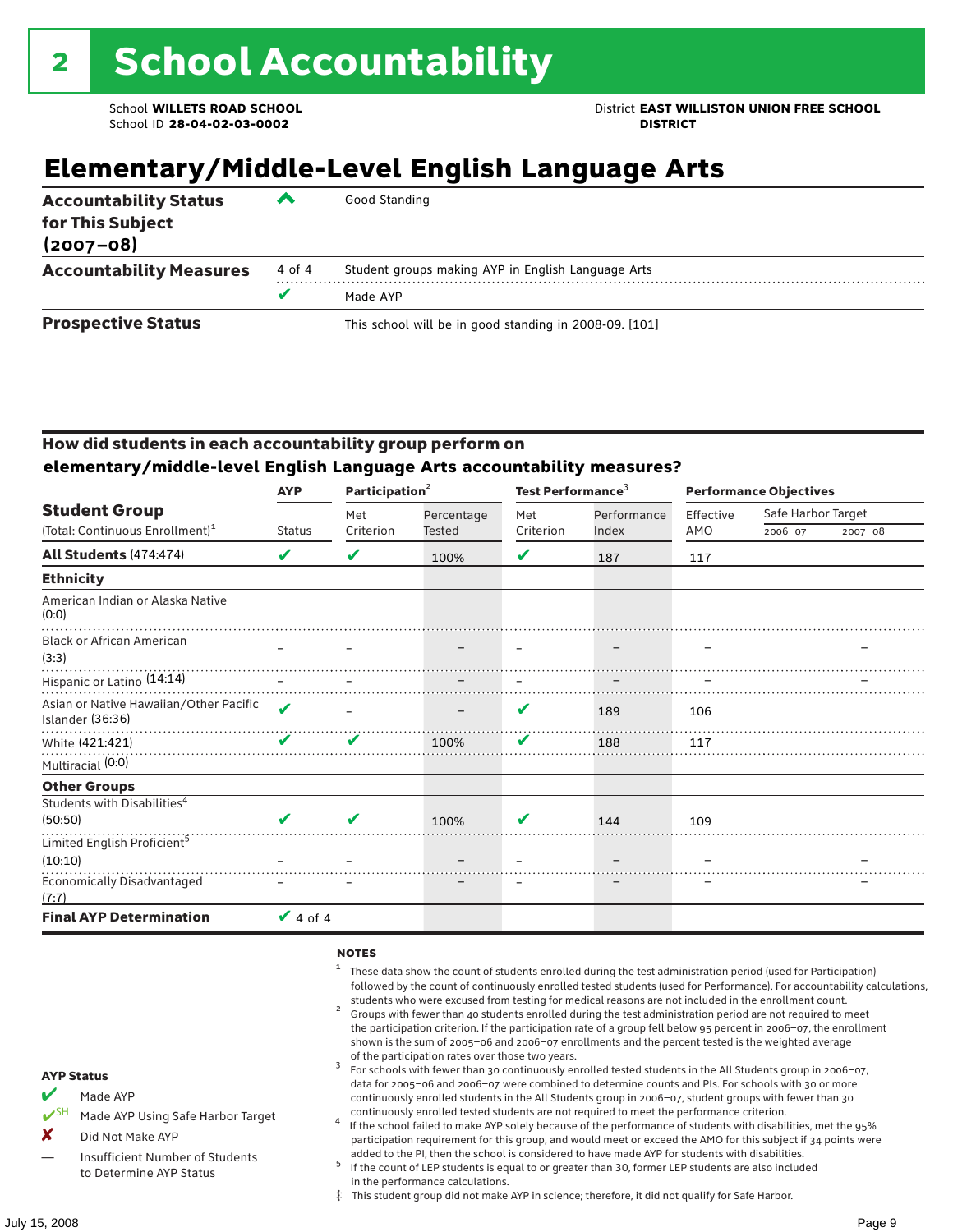School **WILLETS ROAD SCHOOL** District **EAST WILLISTON UNION FREE SCHOOL**

### **Elementary/Middle-Level Mathematics**

| <b>Accountability Status</b><br>for This Subject<br>$(2007 - 08)$ | $\overline{\phantom{a}}$ | Good Standing                                          |
|-------------------------------------------------------------------|--------------------------|--------------------------------------------------------|
| <b>Accountability Measures</b>                                    | 4 of 4                   | Student groups making AYP in Mathematics               |
|                                                                   |                          | Made AYP                                               |
| <b>Prospective Status</b>                                         |                          | This school will be in good standing in 2008-09. [101] |

### How did students in each accountability group perform on **elementary/middle-level Mathematics accountability measures?**

|                                                            | <b>AYP</b>    | Participation <sup>2</sup> |               | Test Performance <sup>3</sup> |             | <b>Performance Objectives</b> |                    |             |
|------------------------------------------------------------|---------------|----------------------------|---------------|-------------------------------|-------------|-------------------------------|--------------------|-------------|
| <b>Student Group</b>                                       |               | Met                        | Percentage    | Met                           | Performance | Effective                     | Safe Harbor Target |             |
| (Total: Continuous Enrollment) <sup>1</sup>                | <b>Status</b> | Criterion                  | <b>Tested</b> | Criterion                     | Index       | AMO                           | 2006-07            | $2007 - 08$ |
| <b>All Students (474:474)</b>                              | V             | V                          | 100%          | V                             | 190         | 81                            |                    |             |
| <b>Ethnicity</b>                                           |               |                            |               |                               |             |                               |                    |             |
| American Indian or Alaska Native<br>(0:0)                  |               |                            |               |                               |             |                               |                    |             |
| <b>Black or African American</b><br>(3:3)                  |               |                            |               |                               |             |                               |                    |             |
| Hispanic or Latino <sup>(14:14)</sup>                      |               |                            |               |                               |             |                               |                    |             |
| Asian or Native Hawaiian/Other Pacific<br>Islander (36:36) | ✔             |                            |               | V                             | 192         | 70                            |                    |             |
| White (421:421)                                            |               | ✔                          | 100%          | ✔                             | 191         | 81                            |                    |             |
| Multiracial (0:0)                                          |               |                            |               |                               |             |                               |                    |             |
| <b>Other Groups</b>                                        |               |                            |               |                               |             |                               |                    |             |
| Students with Disabilities <sup>4</sup>                    |               |                            |               |                               |             |                               |                    |             |
| (50:50)                                                    | V             | ✔                          | 100%          | v                             | 156         | 73                            |                    |             |
| Limited English Proficient <sup>5</sup>                    |               |                            |               |                               |             |                               |                    |             |
| (10:10)                                                    |               |                            |               |                               |             |                               |                    |             |
| <b>Economically Disadvantaged</b><br>(7:7)                 |               |                            |               |                               |             |                               |                    |             |
| <b>Final AYP Determination</b>                             | $\vee$ 4 of 4 |                            |               |                               |             |                               |                    |             |

#### **NOTES**

- $1$  These data show the count of students enrolled during the test administration period (used for Participation) followed by the count of continuously enrolled tested students (used for Performance). For accountability calculations,
- students who were excused from testing for medical reasons are not included in the enrollment count.<br><sup>2</sup> Groups with fewer than 40 students enrolled during the test administration period are not required to meet the participation criterion. If the participation rate of a group fell below 95 percent in 2006–07, the enrollment shown is the sum of 2005–06 and 2006–07 enrollments and the percent tested is the weighted average
- of the participation rates over those two years.<br><sup>3</sup> For schools with fewer than 30 continuously enrolled tested students in the All Students group in 2006–07, data for 2005–06 and 2006–07 were combined to determine counts and PIs. For schools with 30 or more continuously enrolled students in the All Students group in 2006–07, student groups with fewer than 30
- continuously enrolled tested students are not required to meet the performance criterion. <sup>4</sup> If the school failed to make AYP solely because of the performance of students with disabilities, met the 95% participation requirement for this group, and would meet or exceed the AMO for this subject if 34 points were added to the PI, then the school is considered to have made AYP for students with disabilities.
- $5$  If the count of LEP students is equal to or greater than 30, former LEP students are also included in the performance calculations.
- ‡ This student group did not make AYP in science; therefore, it did not qualify for Safe Harbor.
- Made AYP
	- Made AYP Using Safe Harbor Target
- X Did Not Make AYP
- Insufficient Number of Students to Determine AYP Status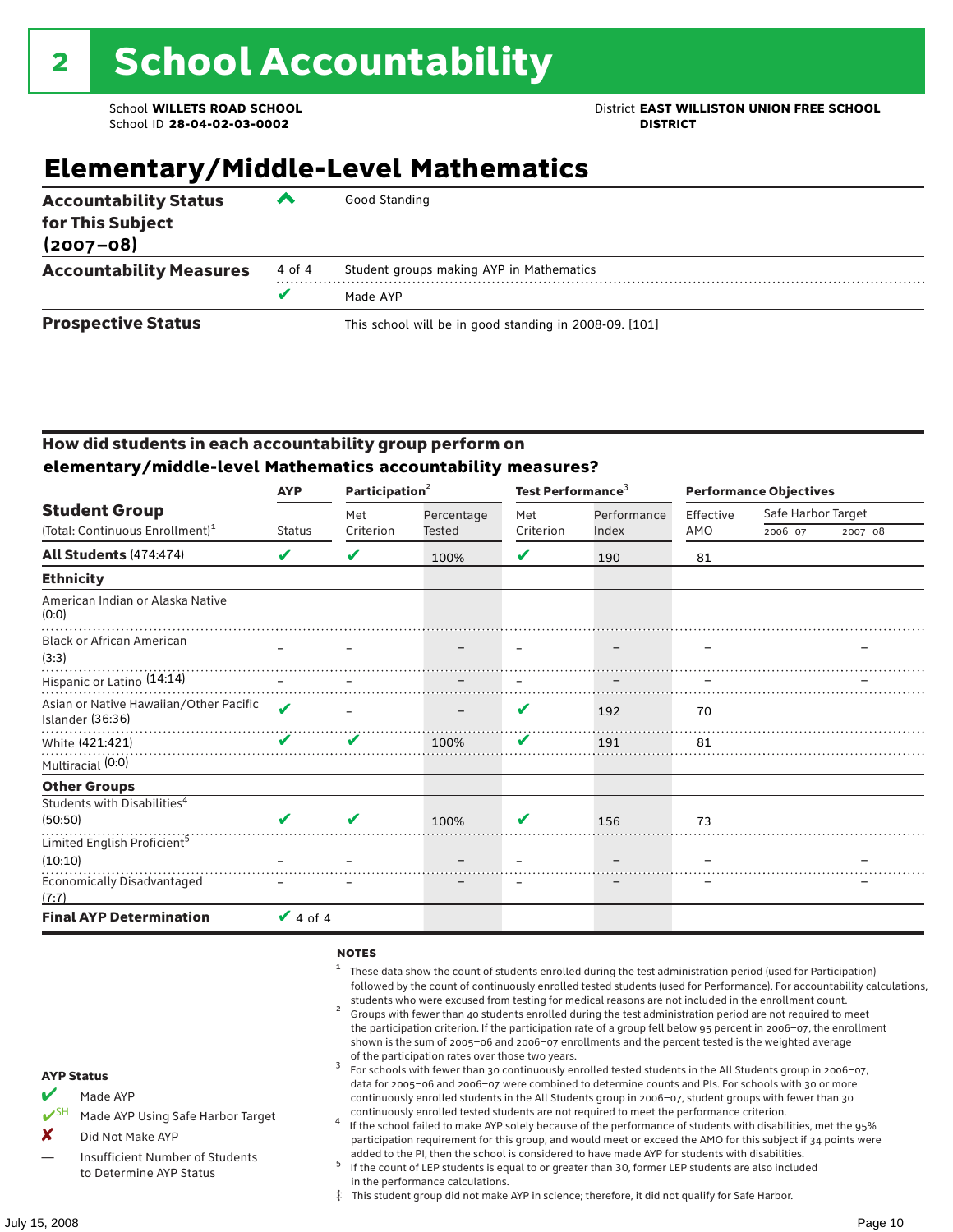### Summary of 2006–07 School Performance

Performance on the State assessments in English language arts, mathematics, and science at the elementary and middle levels is reported in terms of mean scores and the percentage of tested students scoring at or above Level 2, Level 3, and Level 4. Performance on the State assessments in ELA and mathematics at the secondary level is reported in terms of the percentage of students in a cohort scoring at these levels.

|                              | Percentage of students that<br>scored at or above Level 3 | Total<br>Tested |      |  |  |  |  |
|------------------------------|-----------------------------------------------------------|-----------------|------|--|--|--|--|
| <b>English Language Arts</b> | 0%                                                        | 50%             | 100% |  |  |  |  |
| Grade 5                      | 88%                                                       |                 | 165  |  |  |  |  |
| Grade 6                      | 85%                                                       |                 | 148  |  |  |  |  |
| Grade 7                      | 88%                                                       |                 |      |  |  |  |  |
| <b>Mathematics</b>           |                                                           |                 |      |  |  |  |  |
| Grade 5                      | 93%                                                       |                 | 165  |  |  |  |  |
| Grade 6                      | 85%                                                       |                 | 148  |  |  |  |  |
| Grade 7                      | 93%                                                       | 161             |      |  |  |  |  |

School **WILLETS ROAD SCHOOL** District **EAST WILLISTON UNION FREE SCHOOL**

### About the Performance Level Descriptors

#### Level 1: Not Meeting Learning Standards.

Student performance does not demonstrate an understanding of the content expected in the subject and grade level.

#### Level 2: Partially Meeting Learning Standards.

Student performance demonstrates a partial understanding of the content expected in the subject and grade level.

#### Level 3: Meeting Learning Standards.

Student performance demonstrates an understanding of the content expected in the subject and grade level.

#### Level 4: Meeting Learning Standards with Distinction.

Student performance demonstrates a thorough understanding of the content expected in the subject and grade level.

#### How are Need/Resource Capacity (N/RC) categories determined?

Districts are divided into high, average, and low need categories based on their ability to meet the special needs of their students with local resources. Districts in the high need category are subdivided into four categories based on enrollment size and, in some cases, number of students per square mile. More information about the categories can be found in the *Report to the Governor and the Legislature on the Educational Status of the State's Schools* at www.emsc.nysed.gov/irts.

#### What are Similar Schools?

In this section, this school's performance is compared with that of similar schools.

Within each N/RC category, the Department identifies Similar Schools: schools that serve similar students and have similar resources. Each school report card compares the school's performance with that of similar schools. The following factors are considered in grouping schools: a) the grade level served by the school and b) rates of student poverty and limited English proficiency. Student poverty levels are indicated by determining the percentage of children in each school who participate in the free-lunch program. By combining these factors, a measure of student need is created and used to place schools into relatively low (lowest quartile), relatively high (highest quartile), and typical (mid-range) groups.

#### This School's Similar Schools Group: **34**

All schools in this group are middle level schools in school districts with low student needs in relation to district resource capacity. The schools in this group are in the lower range of student needs for middle level schools in these districts.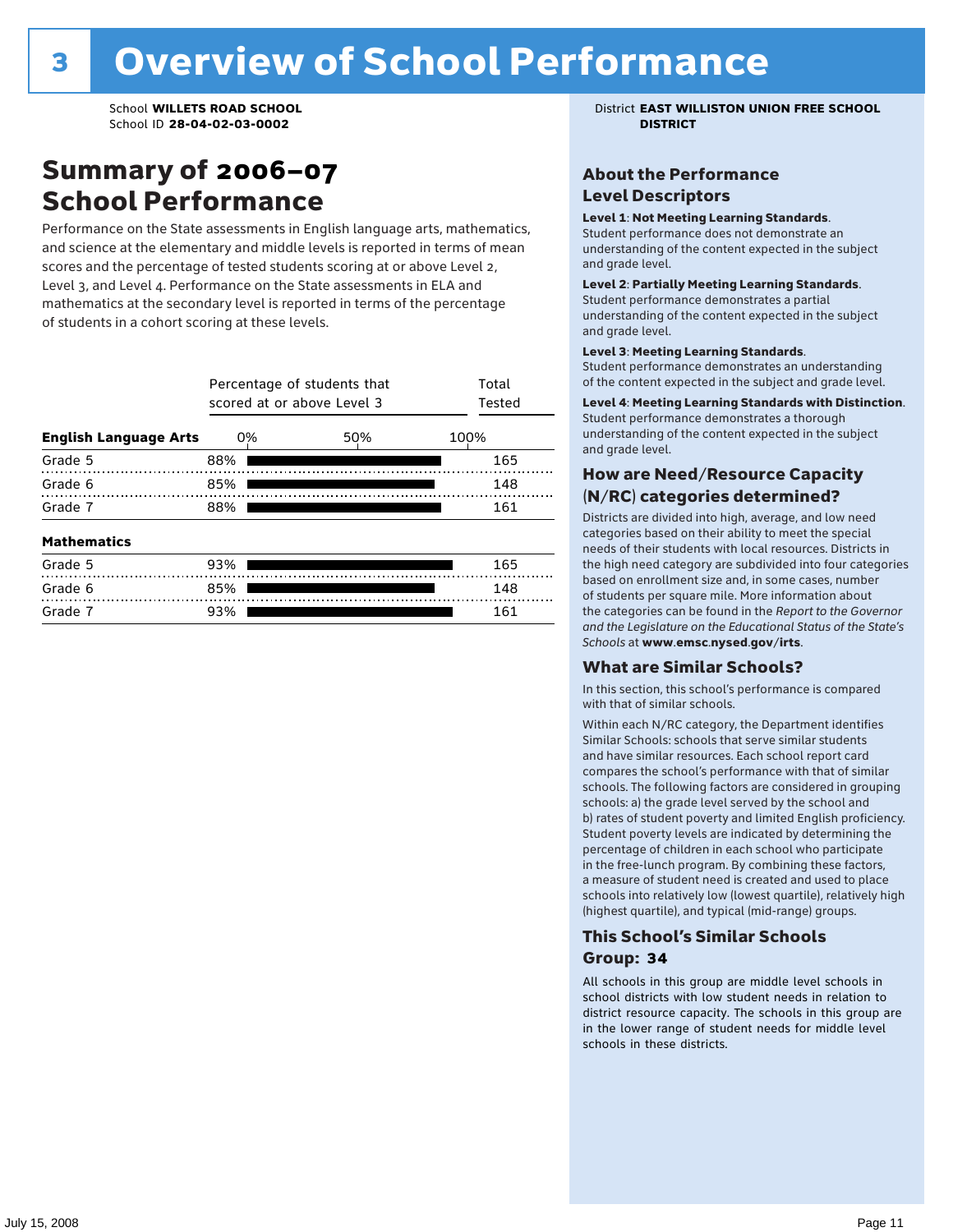School ID 28-04-02-03-0002

School **WILLETS ROAD SCHOOL**<br>School ID 28-04-02-03-0002<br>**DISTRICT** DISTRICT

## **This School's Results in Grade 5 English Language Arts**

|                                  |        | <b>This School</b>              |                                 |         |            | <b>Similar Schools</b>          |                     |                                 |     |  |
|----------------------------------|--------|---------------------------------|---------------------------------|---------|------------|---------------------------------|---------------------|---------------------------------|-----|--|
|                                  |        | Percentage scoring at level(s): |                                 |         |            | Percentage scoring at level(s): |                     |                                 |     |  |
|                                  |        | $2 - 4$                         | $3 - 4$                         | 4       |            | $2 - 4$                         | $3 - 4$             | 4                               |     |  |
| 2007 Mean Score: 683             | Range: | 608-795                         | 650-795                         |         | 711-795    |                                 |                     |                                 |     |  |
| 2006 Mean Score: 689             | 100%   | 99% 100%                        | 88% 90%                         |         |            | 100% 99%                        | 89% 88%             |                                 |     |  |
| $2006 - 07$                      |        |                                 |                                 |         |            |                                 |                     |                                 |     |  |
| $2005 - 06$                      |        |                                 |                                 |         | 27%<br>13% |                                 |                     | 13%                             | 26% |  |
|                                  |        |                                 |                                 |         |            |                                 |                     |                                 |     |  |
| Number of Tested Students:       |        | 164 143                         | 145 129                         |         | 21<br>38   |                                 |                     |                                 |     |  |
|                                  |        | 2006-07 School Year             |                                 |         |            |                                 | 2005-06 School Year |                                 |     |  |
| <b>Results by</b>                |        | Total                           | Percentage scoring at level(s): |         |            | Total                           |                     | Percentage scoring at level(s): |     |  |
| <b>Student Group</b>             |        | Tested                          | $2 - 4$                         | $3 - 4$ | 4          | Tested                          | $2 - 4$             | $3 - 4$                         | 4   |  |
| <b>All Students</b>              |        | 165                             | 99%                             | 88%     | 13%        | 143                             | 100%                | 90%                             | 27% |  |
| Female                           |        | 80                              | 100%                            | 90%     | 18%        | 67                              | 100%                | 91%                             | 31% |  |
| Male                             |        | 85                              | 99%                             | 86%     | 8%         | 76                              | 100%                | 89%                             | 22% |  |
| American Indian or Alaska Native |        |                                 |                                 |         |            |                                 |                     |                                 |     |  |
| <b>Black or African American</b> |        |                                 |                                 |         |            |                                 |                     |                                 |     |  |

| <b>DIACK OF AILICAL AILICITCAL</b>                 |     |      |     |     |     |      |     |     |
|----------------------------------------------------|-----|------|-----|-----|-----|------|-----|-----|
| Hispanic or Latino                                 | 10  | 90%  | 70% | 0%  |     |      |     |     |
| Asian or Native Hawaiian/Other<br>Pacific Islander | 8   | 100% | 63% | 25% | 15  |      |     |     |
| White                                              | 147 | 100% | 90% | 13% | 127 | 100% | 91% | 27% |
| Multiracial                                        |     |      |     |     |     |      |     |     |
| Small Group Totals                                 |     |      |     |     | 16  | 100% | 88% | 25% |
| <b>General-Education Students</b>                  | 149 | 100% | 91% | 13% | 128 | 100% | 94% | 30% |
| <b>Students with Disabilities</b>                  | 16  | 94%  | 56% | 6%  | 15  | 100% | 60% | 0%  |
| English Proficient                                 | 159 | 99%  | 88% | 13% | 140 |      |     |     |
| Limited English Proficient                         | 6   | 100% | 83% | 0%  | 3   |      |     |     |
| Economically Disadvantaged                         | っ   |      |     |     | ς   |      |     |     |
| Not Disadvantaged                                  | 163 |      |     |     | 140 |      |     |     |
| Migrant                                            |     |      |     |     |     |      |     |     |
| Not Migrant                                        | 165 | 99%  | 88% | 13% | 143 | 100% | 90% | 27% |

**NOTES** 

The – symbol indicates that data for a group of students have been suppressed. If a group has fewer than five students,<br>data for that group and the next smallest group(s) are suppressed to protect the privacy of individual

| <b>Other</b>                                                                                         | 2006-07 School Year |                             |         |     | 2005-06 School Year                  |                             |         |                                           |
|------------------------------------------------------------------------------------------------------|---------------------|-----------------------------|---------|-----|--------------------------------------|-----------------------------|---------|-------------------------------------------|
|                                                                                                      | Total               | Number scoring at level(s): |         |     | Total                                | Number scoring at level(s): |         |                                           |
| <b>Assessments</b>                                                                                   | Tested              | $2 - 4$                     | $3 - 4$ | 4   | Tested                               | $2 - 4$                     | $3 - 4$ |                                           |
| New York State Alternate Assessment<br>(NYSAA): Grade 5 Equivalent                                   |                     |                             |         |     | New NYSAA were developed in 2007, so |                             |         | 2006 and 2007 results cannot be compared. |
| New York State English as a Second<br>Language Achievement Test (NYSESLAT) <sup>+</sup> :<br>Grade 5 |                     | N/A                         | N/A     | N/A | N/A                                  | N/A                         | N/A     | N/A                                       |

† These counts represent recently arrived LEP students who used the NYSESLAT to fulfill the English language arts participation requirement.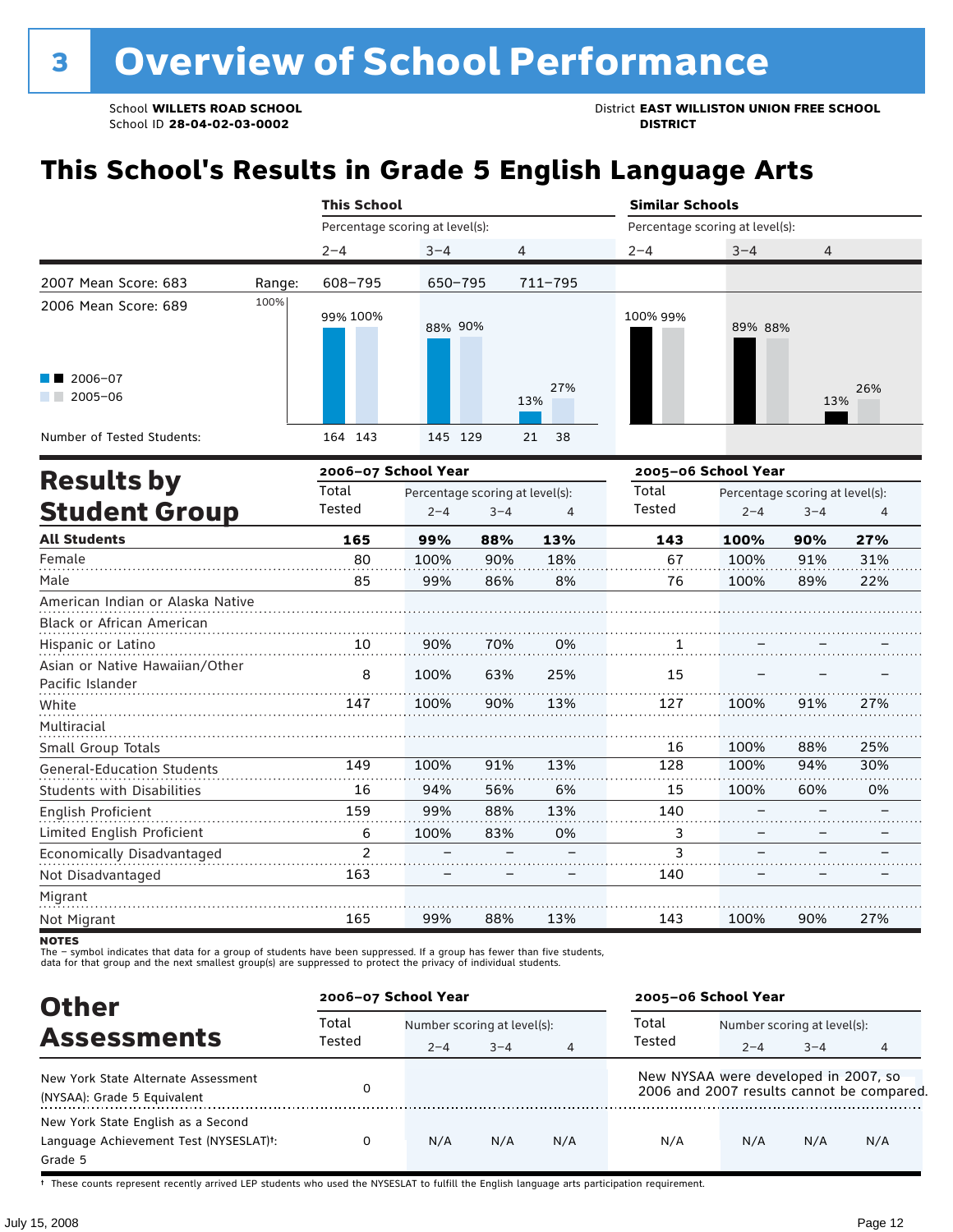School **WILLETS ROAD SCHOOL**<br>School ID 28-04-02-03-0002<br>**DISTRICT** DISTRICT

## **This School's Results in Grade 5 Mathematics**

|                                   |        | <b>This School</b>              |                                 |                          |                   | <b>Similar Schools</b>          |                          |                                 |         |  |  |
|-----------------------------------|--------|---------------------------------|---------------------------------|--------------------------|-------------------|---------------------------------|--------------------------|---------------------------------|---------|--|--|
|                                   |        | Percentage scoring at level(s): |                                 |                          |                   | Percentage scoring at level(s): |                          |                                 |         |  |  |
|                                   |        | $2 - 4$                         | $3 - 4$                         | 4                        |                   | $2 - 4$                         | $3 - 4$                  | 4                               |         |  |  |
| 2007 Mean Score: 686              | Range: | 619-780                         | 650-780                         |                          | 699-780           |                                 |                          |                                 |         |  |  |
| 2006 Mean Score: 681              | 100%   | 99% 96%                         | 93%                             | 84%                      |                   | 99% 96%                         | 93%<br>84%               |                                 |         |  |  |
| 2006-07<br>$2005 - 06$            |        |                                 |                                 |                          | 31% 28%           |                                 |                          |                                 | 34% 30% |  |  |
| Number of Tested Students:        |        | 163 139                         | 154 122                         |                          | 41<br>51          |                                 |                          |                                 |         |  |  |
| <b>Results by</b>                 |        | 2006-07 School Year             |                                 |                          |                   |                                 | 2005-06 School Year      |                                 |         |  |  |
|                                   |        | Total                           | Percentage scoring at level(s): |                          |                   | Total                           |                          | Percentage scoring at level(s): |         |  |  |
| <b>Student Group</b>              |        | Tested                          | $2 - 4$                         | $3 - 4$                  | 4                 | <b>Tested</b>                   | $2 - 4$                  | $3 - 4$                         | 4       |  |  |
| <b>All Students</b>               |        | 165                             | 99%                             | 93%                      | 31%               | 145                             | 96%                      | 84%                             | 28%     |  |  |
| Female                            |        | 80                              | 100%                            | 95%                      | 30%               | 67                              | 97%                      | 82%                             | 19%     |  |  |
| Male                              |        | 85                              | 98%                             | 92%                      | 32%               | 78                              | 95%                      | 86%                             | 36%     |  |  |
| American Indian or Alaska Native  |        |                                 |                                 |                          |                   |                                 |                          |                                 |         |  |  |
| Black or African American         |        |                                 |                                 |                          |                   |                                 |                          |                                 |         |  |  |
| Hispanic or Latino                |        | 10                              | 100%                            | 80%                      | 10%               | 2                               |                          |                                 |         |  |  |
| Asian or Native Hawaiian/Other    |        | 8                               | 88%                             | 88%                      | 63%               | 16                              |                          |                                 |         |  |  |
| Pacific Islander                  |        |                                 |                                 |                          |                   |                                 |                          |                                 |         |  |  |
| White                             |        | 147                             | 99%                             | 95%                      | 31%               | 127                             | 96%                      | 84%                             | 25%     |  |  |
| Multiracial                       |        |                                 |                                 |                          |                   |                                 |                          |                                 |         |  |  |
| Small Group Totals                |        |                                 |                                 |                          |                   | 18                              | 94%                      | 83%                             | 50%     |  |  |
| <b>General-Education Students</b> |        | 149                             | 99%                             | 96%                      | 34%               | 130                             | 98%                      | 88%                             | 32%     |  |  |
| <b>Students with Disabilities</b> |        | 16                              | 94%                             | 69%                      | 6%                | 15                              | 80%                      | 47%                             | 0%      |  |  |
| English Proficient                |        | 159                             | 99%                             | 94%                      | 32%               | 140                             | 97%                      | 86%                             | 29%     |  |  |
| Limited English Proficient        |        | 6                               | 100%                            | 67%                      | 0%                | 5                               | 60%                      | 40%                             | 20%     |  |  |
| Economically Disadvantaged        |        | 2                               |                                 | $\overline{\phantom{0}}$ | $\qquad \qquad -$ | 3                               | $\overline{\phantom{0}}$ | $\overline{\phantom{m}}$        |         |  |  |

Not Disadvantaged Migrant . . . . . . . . . . . . . . . . . . . . . 99% 84% Not Migrant 165 93% 31% 145 96% 28%

–

–

142

–

–

–

–

The – symbol indicates that data for a group of students have been suppressed. If a group has fewer than five students,<br>data for that group and the next smallest group(s) are suppressed to protect the privacy of individual

163

| <b>Other</b>                                                       | 2006-07 School Year |                                        |         | 2005-06 School Year                  |                                        |         |                                           |  |
|--------------------------------------------------------------------|---------------------|----------------------------------------|---------|--------------------------------------|----------------------------------------|---------|-------------------------------------------|--|
| <b>Assessments</b>                                                 | Total<br>Tested     | Number scoring at level(s):<br>$2 - 4$ | $3 - 4$ | Total<br>Tested                      | Number scoring at level(s):<br>$2 - 4$ | $3 - 4$ |                                           |  |
| New York State Alternate Assessment<br>(NYSAA): Grade 5 Equivalent |                     |                                        |         | New NYSAA were developed in 2007, so |                                        |         | 2006 and 2007 results cannot be compared. |  |

**NOTES**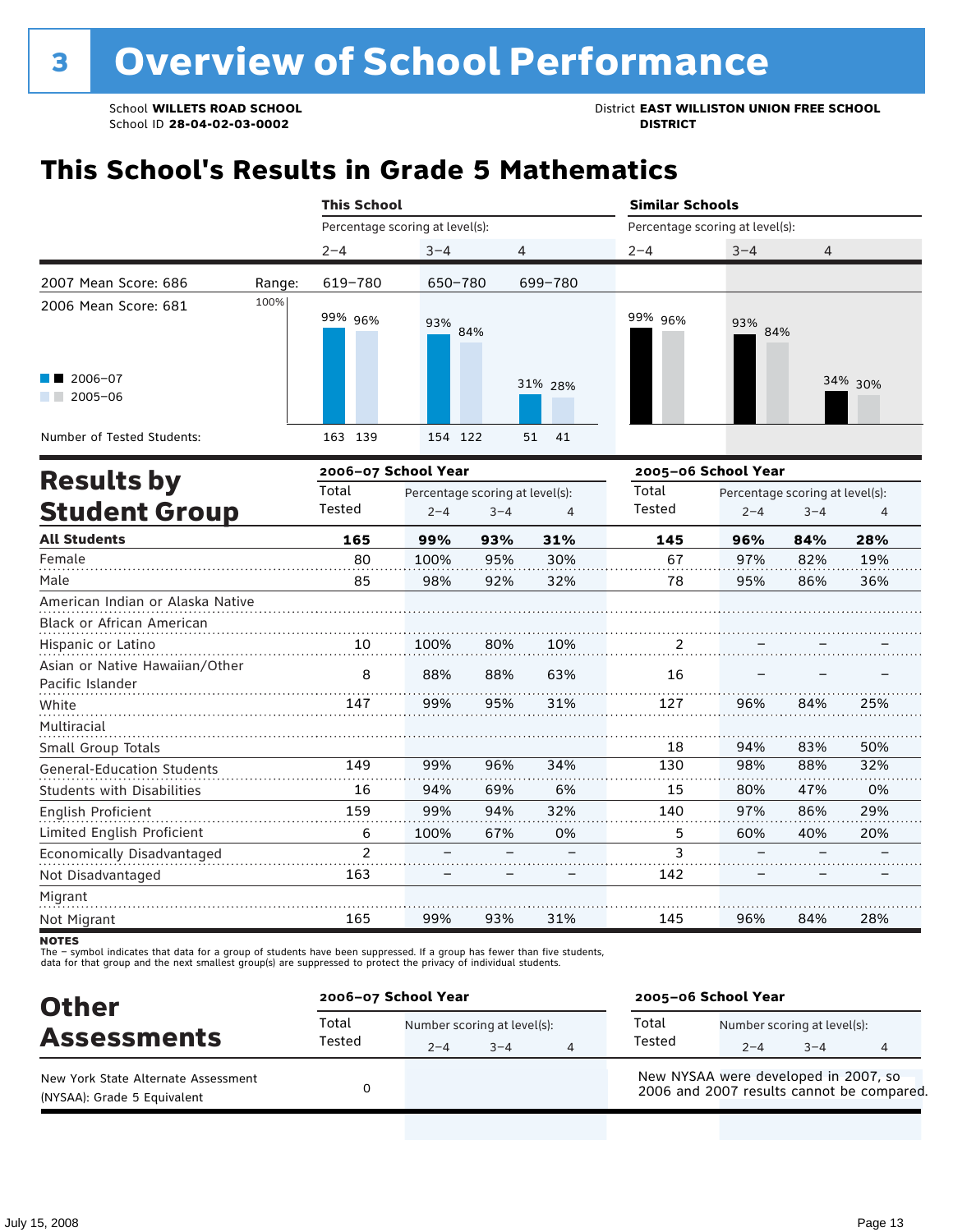School ID 28-04-02-03-0002

School **WILLETS ROAD SCHOOL**<br>School ID 28-04-02-03-0002<br>**DISTRICT** DISTRICT

# **This School's Results in Grade 6 English Language Arts**

|                                                    |        | <b>This School</b> |                                 |                |            | <b>Similar Schools</b>          |                     |                                 |         |  |  |
|----------------------------------------------------|--------|--------------------|---------------------------------|----------------|------------|---------------------------------|---------------------|---------------------------------|---------|--|--|
|                                                    |        |                    | Percentage scoring at level(s): |                |            | Percentage scoring at level(s): |                     |                                 |         |  |  |
|                                                    |        | $2 - 4$            | $3 - 4$                         | $\overline{4}$ |            | $2 - 4$                         | $3 - 4$             | 4                               |         |  |  |
| 2007 Mean Score: 685                               | Range: | 598-785            | 650-785                         |                | 705-785    |                                 |                     |                                 |         |  |  |
| 2006 Mean Score: 692                               | 100%   | 100% 99%           | 85% 90%                         |                |            | 100% 99%                        | 89% 86%             |                                 |         |  |  |
| $2006 - 07$<br>$2005 - 06$                         |        |                    |                                 |                | 36%<br>24% |                                 |                     |                                 | 21% 25% |  |  |
| Number of Tested Students:                         |        | 148 161            | 126 146                         |                | 36<br>58   |                                 |                     |                                 |         |  |  |
|                                                    |        |                    | 2006-07 School Year             |                |            |                                 | 2005-06 School Year |                                 |         |  |  |
| <b>Results by</b>                                  |        | Total              | Percentage scoring at level(s): |                |            | Total                           |                     | Percentage scoring at level(s): |         |  |  |
| <b>Student Group</b>                               |        | Tested             | $2 - 4$                         | $3 - 4$        | 4          | <b>Tested</b>                   | $2 - 4$             | $3 - 4$                         | 4       |  |  |
| <b>All Students</b>                                |        | 148                | 100%                            | 85%            | 24%        | 162                             | 99%                 | 90%                             | 36%     |  |  |
| Female                                             |        | 68                 | 100%                            | 88%            | 37%        | 74                              | 100%                | 92%                             | 39%     |  |  |
| Male                                               |        | 80                 | 100%                            | 83%            | 14%        | 88                              | 99%                 | 89%                             | 33%     |  |  |
| American Indian or Alaska Native                   |        |                    |                                 |                |            |                                 |                     |                                 |         |  |  |
| Black or African American                          |        |                    |                                 |                |            | 2                               |                     |                                 |         |  |  |
| Hispanic or Latino                                 |        | $\overline{2}$     |                                 |                |            | $\overline{2}$                  |                     |                                 |         |  |  |
| Asian or Native Hawaiian/Other<br>Pacific Islander |        | 16                 |                                 |                |            | 13                              |                     |                                 |         |  |  |
| White                                              |        | 129                | 100%                            | 85%            | 26%        | 145                             | 99%                 | 90%                             | 33%     |  |  |
| Multiracial                                        |        |                    |                                 |                |            |                                 |                     |                                 |         |  |  |
| Small Group Totals                                 |        | 19                 | 100%                            | 84%            | 16%        | 17                              | 100%                | 94%                             | 59%     |  |  |
| <b>General-Education Students</b>                  |        | 131                | 100%                            | 91%            | 27%        | 145                             | 100%                | 95%                             | 40%     |  |  |
| <b>Students with Disabilities</b>                  |        | 17                 | 100%                            | 41%            | 0%         | 17                              | 94%                 | 47%                             | 0%      |  |  |
| English Proficient                                 |        | 144                |                                 |                |            | 162                             | 99%                 | 90%                             | 36%     |  |  |
| Limited English Proficient                         |        | 4                  |                                 |                |            |                                 |                     |                                 |         |  |  |

144 162 99% 90% Not Disadvantaged – – – Migrant . . . . . . . . . . . . . . . . . . . . . . Not Migrant 148 100% 85% 24% 162 99% 90%

–

–

–

Economically Disadvantaged

The – symbol indicates that data for a group of students have been suppressed. If a group has fewer than five students,<br>data for that group and the next smallest group(s) are suppressed to protect the privacy of individual

4

| <b>Other</b>                                                                                         | 2006-07 School Year |                             |         |                | 2005-06 School Year                  |                             |         |                                           |
|------------------------------------------------------------------------------------------------------|---------------------|-----------------------------|---------|----------------|--------------------------------------|-----------------------------|---------|-------------------------------------------|
|                                                                                                      | Total               | Number scoring at level(s): |         |                | Total                                | Number scoring at level(s): |         |                                           |
| <b>Assessments</b>                                                                                   | Tested              | $2 - 4$                     | $3 - 4$ | $\overline{4}$ | Tested                               | $2 - 4$                     | $3 - 4$ | 4                                         |
| New York State Alternate Assessment<br>(NYSAA): Grade 6 Equivalent                                   |                     |                             |         |                | New NYSAA were developed in 2007, so |                             |         | 2006 and 2007 results cannot be compared. |
| New York State English as a Second<br>Language Achievement Test (NYSESLAT) <sup>+</sup> :<br>Grade 6 |                     | N/A                         | N/A     | N/A            | N/A                                  | N/A                         | N/A     | N/A                                       |

† These counts represent recently arrived LEP students who used the NYSESLAT to fulfill the English language arts participation requirement.

36%

. . . . . . . . .

. . . . . . . .

. . . . . . . . .

36%

. . . . . . . . . .

**NOTES**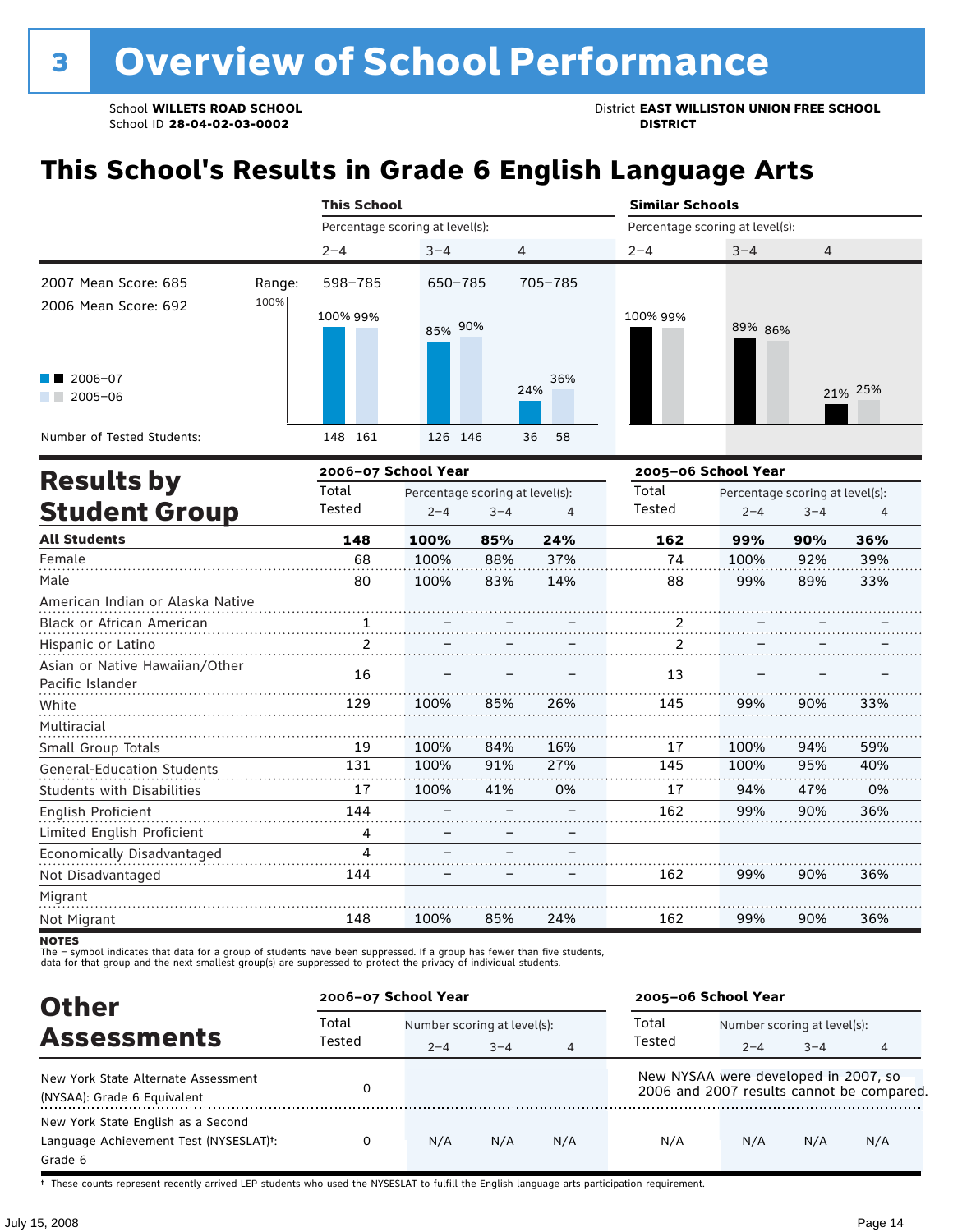School **WILLETS ROAD SCHOOL**<br>School ID 28-04-02-03-0002<br>**DISTRICT** DISTRICT

# **This School's Results in Grade 6 Mathematics**

|                                     |        | <b>This School</b>              |                                 |         |          |                                 | <b>Similar Schools</b> |                                 |     |  |  |
|-------------------------------------|--------|---------------------------------|---------------------------------|---------|----------|---------------------------------|------------------------|---------------------------------|-----|--|--|
|                                     |        | Percentage scoring at level(s): |                                 |         |          | Percentage scoring at level(s): |                        |                                 |     |  |  |
|                                     |        | $2 - 4$                         | $3 - 4$                         | 4       |          | $2 - 4$                         | $3 - 4$                | 4                               |     |  |  |
| 2007 Mean Score: 689                | Range: | 616-780                         | 650-780                         |         | 696-780  |                                 |                        |                                 |     |  |  |
| 2006 Mean Score: 687<br>$2006 - 07$ | 100%   | 99% 99%                         | 85% 88%                         |         | 39% 34%  | 98% 97%                         | 91% 84%                | 38%                             |     |  |  |
| $2005 - 06$                         |        |                                 |                                 |         |          |                                 |                        |                                 | 27% |  |  |
| Number of Tested Students:          |        | 146 161                         | 126 144                         |         | 57<br>55 |                                 |                        |                                 |     |  |  |
|                                     |        | 2006-07 School Year             |                                 |         |          | 2005-06 School Year             |                        |                                 |     |  |  |
| <b>Results by</b>                   |        | Total                           | Percentage scoring at level(s): |         |          | Total                           |                        | Percentage scoring at level(s): |     |  |  |
| <b>Student Group</b>                |        | Tested                          | $2 - 4$                         | $3 - 4$ | 4        | Tested                          | $2 - 4$                | $3 - 4$                         | 4   |  |  |
| <b>All Students</b>                 |        | 148                             | 99%                             | 85%     | 39%      | 163                             | 99%                    | 88%                             | 34% |  |  |
| Female                              |        | 68                              | 100%                            | 87%     | 32%      | 74                              | 97%                    | 85%                             | 32% |  |  |
| Male                                |        | 80                              | 98%                             | 84%     | 44%      | 89                              | 100%                   | 91%                             | 35% |  |  |
| American Indian or Alaska Native    |        |                                 |                                 |         |          |                                 |                        |                                 |     |  |  |

| American Indian or Alaska Native  |     |     |     |     |     |      |     |     |
|-----------------------------------|-----|-----|-----|-----|-----|------|-----|-----|
| <b>Black or African American</b>  |     |     |     |     |     |      |     |     |
| Hispanic or Latino                |     |     |     |     | っ   |      |     |     |
| Asian or Native Hawaiian/Other    | 16  |     |     |     | 13  |      |     |     |
| Pacific Islander                  |     |     |     |     |     |      |     |     |
| White                             | 129 | 99% | 85% | 37% | 146 | 99%  | 88% | 32% |
| Multiracial                       |     |     |     |     |     |      |     |     |
| Small Group Totals                | 19  | 95% | 84% | 47% | 17  | 94%  | 94% | 47% |
| <b>General-Education Students</b> | 131 | 99% | 89% | 44% | 146 | 100% | 94% | 37% |
| <b>Students with Disabilities</b> | 17  | 94% | 53% | 0%  | 17  | 88%  | 41% | 6%  |
| English Proficient                | 144 |     |     |     | 162 |      |     |     |
| Limited English Proficient        | 4   |     |     |     | 1   |      |     |     |
| Economically Disadvantaged        | 4   |     |     |     |     |      |     |     |
| Not Disadvantaged                 | 144 |     |     |     | 163 | 99%  | 88% | 34% |
| Migrant                           |     |     |     |     |     |      |     |     |
| Not Migrant                       | 148 | 99% | 85% | 39% | 163 | 99%  | 88% | 34% |

**NOTES** 

The – symbol indicates that data for a group of students have been suppressed. If a group has fewer than five students,<br>data for that group and the next smallest group(s) are suppressed to protect the privacy of individual

| <b>Other</b>                                                       | 2006-07 School Year |         |                                        |   | 2005-06 School Year                  |         |                                        |                                           |  |
|--------------------------------------------------------------------|---------------------|---------|----------------------------------------|---|--------------------------------------|---------|----------------------------------------|-------------------------------------------|--|
| <b>Assessments</b>                                                 | Total<br>Tested     | $2 - 4$ | Number scoring at level(s):<br>$3 - 4$ | 4 | Total<br>Tested                      | $2 - 4$ | Number scoring at level(s):<br>$3 - 4$ |                                           |  |
| New York State Alternate Assessment<br>(NYSAA): Grade 6 Equivalent |                     |         |                                        |   | New NYSAA were developed in 2007, so |         |                                        | 2006 and 2007 results cannot be compared. |  |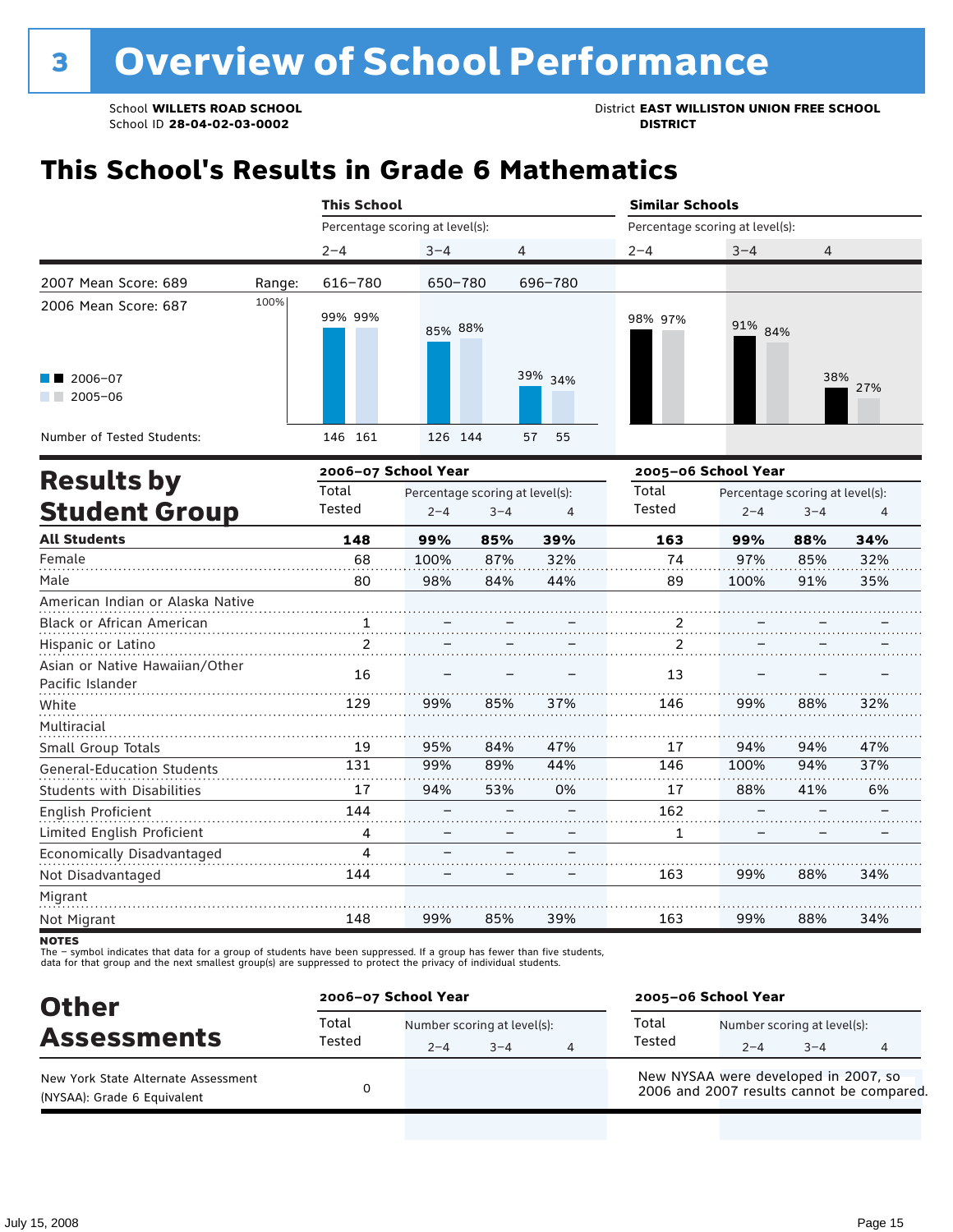School **WILLETS ROAD SCHOOL** District **EAST WILLISTON UNION FREE SCHOOL**

## **This School's Results in Grade 7 English Language Arts**

|                                                                                      |        | <b>This School</b>              |         |                                 |         | <b>Similar Schools</b>          |                                 |         |         |  |  |
|--------------------------------------------------------------------------------------|--------|---------------------------------|---------|---------------------------------|---------|---------------------------------|---------------------------------|---------|---------|--|--|
|                                                                                      |        | Percentage scoring at level(s): |         |                                 |         | Percentage scoring at level(s): |                                 |         |         |  |  |
|                                                                                      |        | $2 - 4$                         | $3 - 4$ | 4                               |         | $2 - 4$                         | $3 - 4$                         | 4       |         |  |  |
| 2007 Mean Score: 685                                                                 | Range: | 600-790                         | 650-790 |                                 | 712-790 |                                 |                                 |         |         |  |  |
| 2006 Mean Score: 688                                                                 | 100%   | 100%100%                        | 88% 90% |                                 |         | 99% 99%                         | 85% 83%                         |         |         |  |  |
| $2006 - 07$<br>$2005 - 06$                                                           |        |                                 |         |                                 | 20% 24% |                                 |                                 |         | 14% 17% |  |  |
| Number of Tested Students:                                                           |        | 161 153                         | 142 137 | 32                              | 37      |                                 |                                 |         |         |  |  |
|                                                                                      |        | 2006-07 School Year             |         |                                 |         | 2005-06 School Year             |                                 |         |         |  |  |
| <b>Results by</b>                                                                    |        | Total                           |         | Percentage scoring at level(s): |         | Total                           | Percentage scoring at level(s): |         |         |  |  |
| <b>Student Group</b>                                                                 |        | Tested                          | $2 - 4$ | $3 - 4$                         | 4       | Tested                          | $2 - 4$                         | $3 - 4$ |         |  |  |
| <b>All Students</b>                                                                  |        | 161                             | 100%    | 88%                             | 20%     | 153                             | 100%                            | 90%     | 24%     |  |  |
| Female                                                                               |        | 73                              | 100%    | 90%                             | 22%     | 72                              | 100%                            | 88%     | 22%     |  |  |
| Male                                                                                 |        | 88                              | 100%    | 86%                             | 18%     | 81                              | 100%                            | 91%     | 26%     |  |  |
| American Indian or Alaska Native                                                     |        |                                 |         |                                 |         |                                 |                                 |         |         |  |  |
| Black or African American 2. $\frac{2}{1}$ $\frac{1}{1}$ $\frac{1}{1}$ $\frac{1}{1}$ |        |                                 |         |                                 |         |                                 |                                 |         |         |  |  |
| Hispanic or Latino                                                                   |        | 2                               |         |                                 |         | 4                               |                                 |         |         |  |  |
| Asian or Native Hawaiian/Other<br>Pacific Islander                                   |        | 12                              |         |                                 |         | 13                              | 100%                            | 92%     | 38%     |  |  |
| White                                                                                |        | 145                             | 100%    | 88%                             | 18%     | 135                             | 100%                            | 89%     | 24%     |  |  |
| Multiracial                                                                          |        |                                 |         |                                 |         |                                 |                                 |         |         |  |  |

Migrant Not Migrant

Small Group Totals

English Proficient

Not Disadvantaged

General-Education Students Students with Disabilities

Limited English Proficient Economically Disadvantaged

The – symbol indicates that data for a group of students have been suppressed. If a group has fewer than five students,

100% 100% 100% 100%

88% 94% 41% 88%

38% 22% 0% 20%

100% 100% 100% – –

100% 95% 53% – –

0% 27% 5% – –

24%

24%

. . . . . . . . .

90%

90%

100%

100%

153

153

– –

20%

– –

88%

– –

100%

1 160

161

data for that group and the next smallest group(s) are suppressed to protect the privacy of individual students.

| <b>Other</b>                                                                            |        | 2005-06 School Year<br>2006-07 School Year |         |     |                                      |                             |         |                                           |  |
|-----------------------------------------------------------------------------------------|--------|--------------------------------------------|---------|-----|--------------------------------------|-----------------------------|---------|-------------------------------------------|--|
| <b>Assessments</b>                                                                      | Total  | Number scoring at level(s):                |         |     | Total                                | Number scoring at level(s): |         |                                           |  |
|                                                                                         | Tested | $2 - 4$                                    | $3 - 4$ | 4   | Tested                               | $2 - 4$                     | $3 - 4$ | 4                                         |  |
| New York State Alternate Assessment<br>(NYSAA): Grade 7 Equivalent                      |        |                                            |         |     | New NYSAA were developed in 2007, so |                             |         | 2006 and 2007 results cannot be compared. |  |
| New York State English as a Second<br>Language Achievement Test (NYSESLAT)t:<br>Grade 7 |        | N/A                                        | N/A     | N/A | N/A                                  | N/A                         | N/A     | N/A                                       |  |

† These counts represent recently arrived LEP students who used the NYSESLAT to fulfill the English language arts participation requirement.

**NOTES**